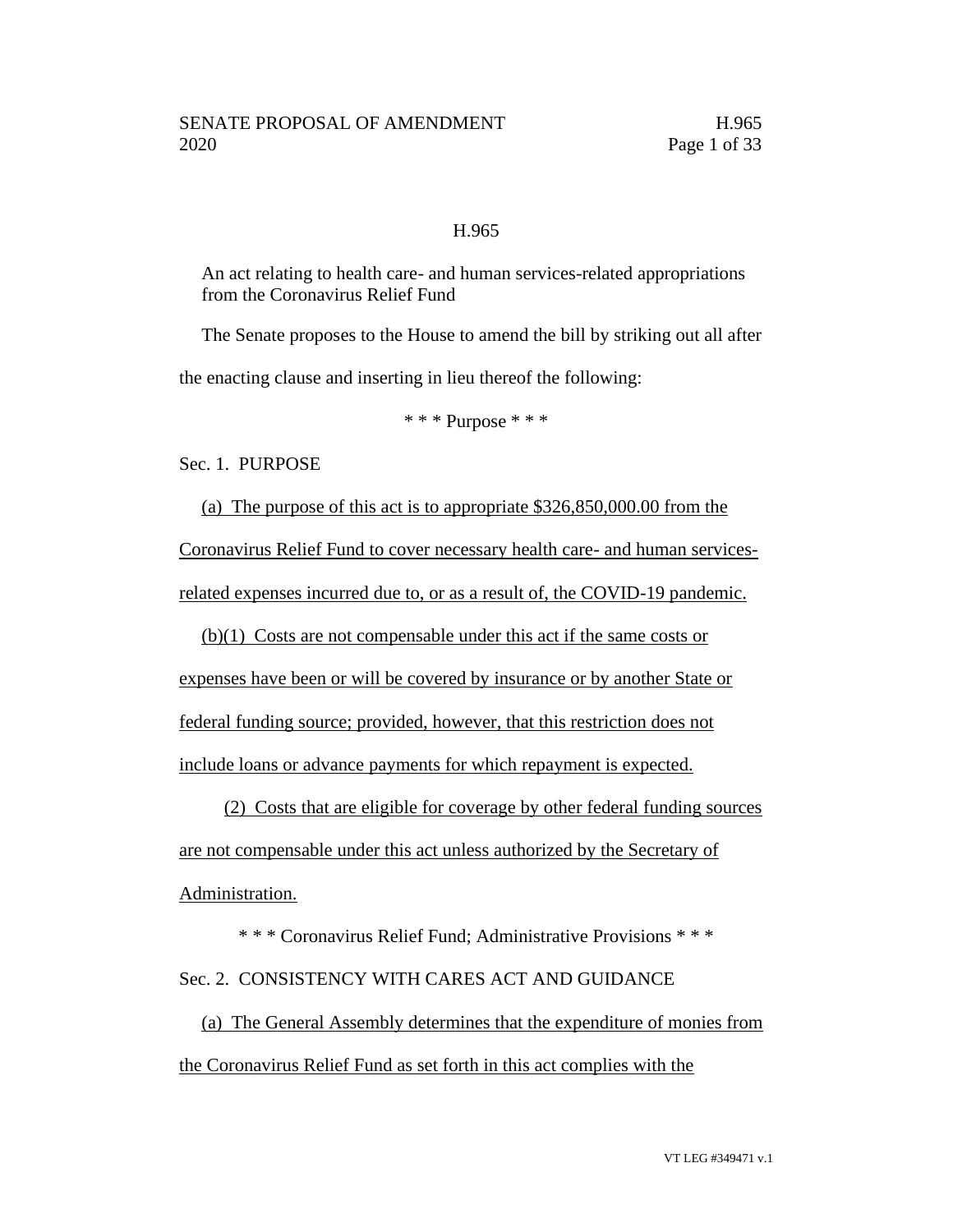requirements of Sec. 5001 of the CARES Act, Pub. L. No. 116–136 and related guidance because the costs to be covered:

(1) are necessary expenditures incurred due to the public health

emergency with respect to Coronavirus Disease 2019 (COVID-19);

(2) were not accounted for in Vermont's fiscal year 2020 budget; and

(3) were, or will be, incurred during the period beginning on March 1,

2020 and ending on December 30, 2020.

(b) Additional details regarding the consistency of each appropriation with the requirements of the CARES Act and related guidance are contained in a supplemental memorandum that accompanies this act.

Sec. 3. GRANT RECIPIENT REQUIREMENTS; REVERSION AND

#### REALLOCATION SCHEDULE

All appropriations made from the State's Coronavirus Relief Fund (CRF) in this and other bills passed after March 1, 2020 as part of the 2020 legislative session are made with the knowledge that the statutory and regulatory context is constantly changing. Additional federal legislation may further change the potential for and appropriateness of CRF usage. As a result:

(1) Appropriations from the CRF are subject to changes in source of funds that may occur as the result of subsequent legislation or through administrative actions, where permissible by law.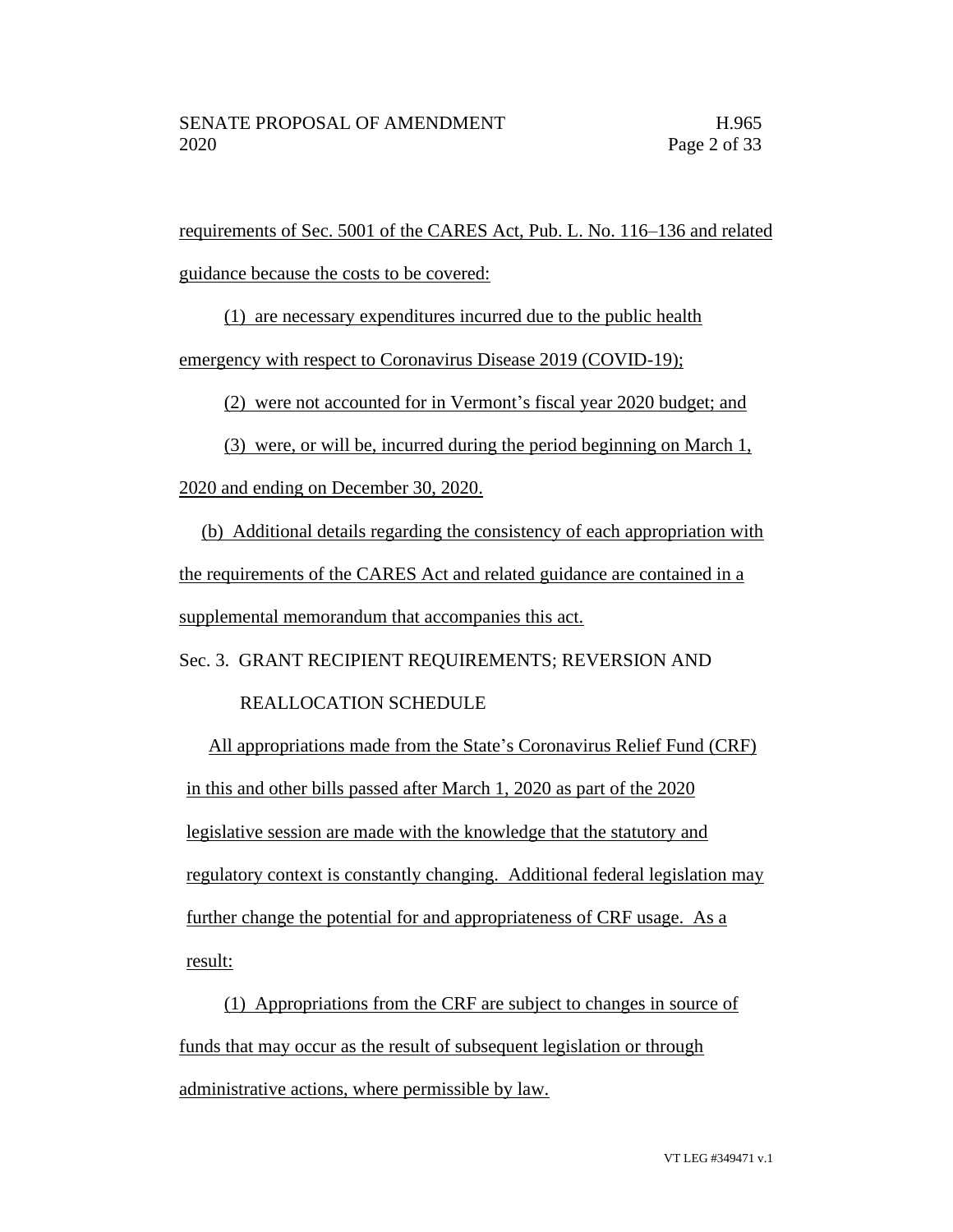(2) Specific CRF uses may need to change based on changes to federal laws or on revised or updated federal guidance.

(3) It is the responsibility of all entities receiving CRF monies to ensure compliance with all federal guidelines as to CRF spending and use.

(4) Unless otherwise authorized by the Commissioner of Finance and

Management, any monies appropriated from the CRF shall revert to the CRF to the extent that they have not been expended by December 20, 2020 to enable reallocation.

Sec. 4. CORONAVIRUS RELIEF FUND GRANTS; CONDITIONS

(a) Any person receiving a grant comprising monies from the Coronavirus Relief Fund shall use the monies only for purposes that comply with the requirements of Sec. 5001 of the CARES Act, Pub. L. No. 116–136 and related guidance.

(b) Any person who expends monies from the Coronavirus Relief Fund for purposes not eligible under Sec. 5001 of the CARES Act, Pub. L. No. 116–136 and related guidance shall be liable for repayment of the funds to the State of Vermont; provided, however, that a person shall not be liable for such repayment if the person expended the monies in good faith reliance on authorization of the proposed expenditure by or specific guidance from the agency or department administering the grant program.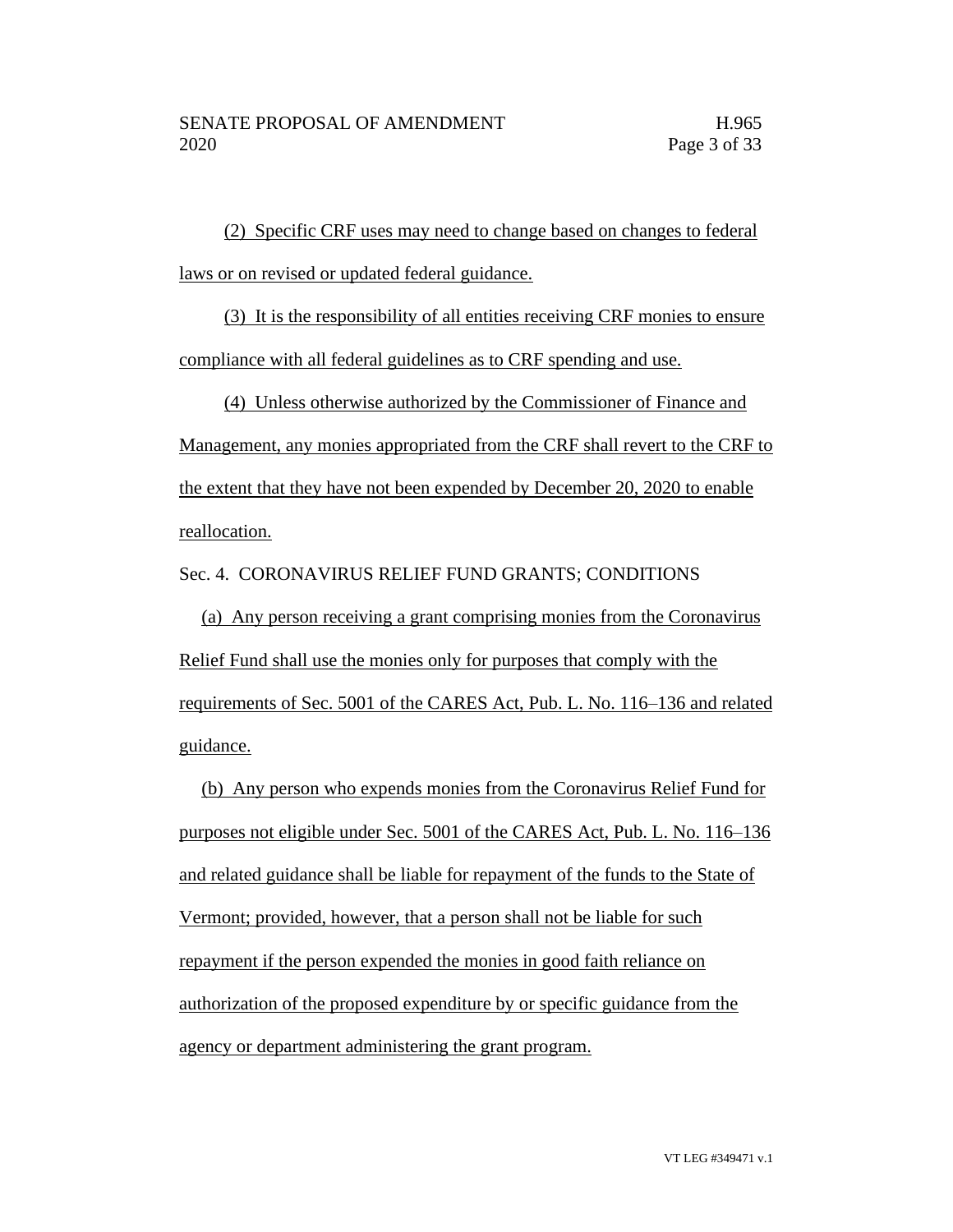(c) The Attorney General or a State agency or department administering a grant program established or authorized under this act may seek appropriate criminal or civil penalties as authorized by law for a violation of the terms or conditions of the applicable program, grant, or award.

Sec. 5. CORONAVIRUS RELIEF FUND; RECORD KEEPING;

#### COMPLIANCE; REPORTS

(a) In order to ensure compliance with the requirements of Sec. 5001 of the CARES Act, Pub. L. No. 116–136, and related guidance, and to assist the State in demonstrating such compliance:

(1) any agency or department, and any subrecipient of a grant, that is authorized to disburse grant funds appropriated by this act shall include standard audit provisions, as required by Agency of Administration Bulletins 3.5 and 5, in all contracts, loans, and grant agreements; and

(2) each grant recipient shall report on its use of the monies received pursuant to this act to the agency or department administering the grant as required by that agency or department and shall maintain records of its expenditures of the monies for three years, or for a longer period if so required by State or federal law, to enable verification as needed.

(b) On or before August 15, 2020 and October 1, 2020, each agency or department administering a grant program pursuant to this act shall provide information to the legislative committees of jurisdiction, including the House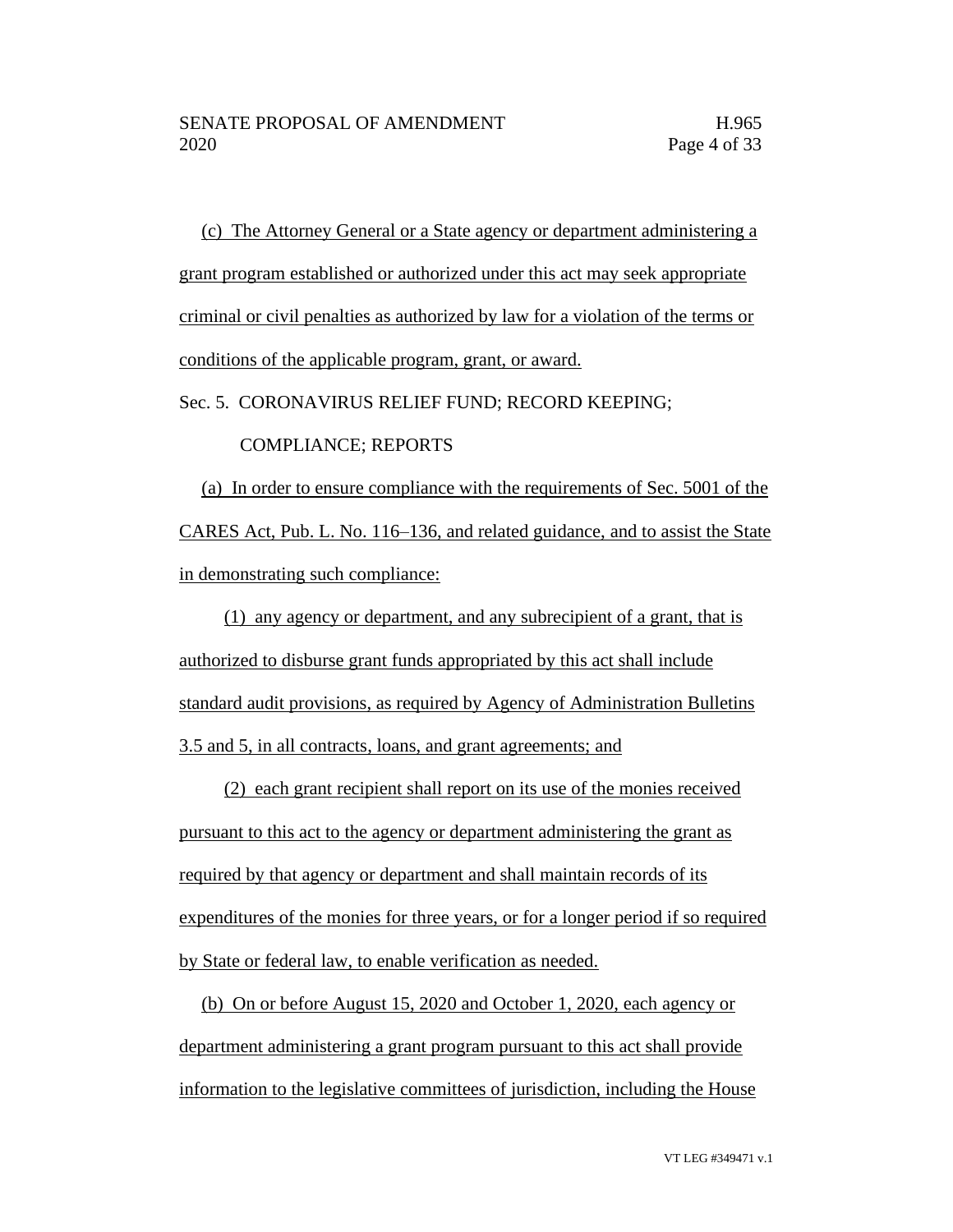and Senate Committees on Appropriations, regarding its distribution of grant funds to date, the amount of grant funds that remains available for distribution, and its plans for awarding the available funds by December 20, 2020.

\* \* \* Hazard Pay for Front-Line Employees \* \* \*

Sec. 6. FRONT-LINE EMPLOYEES HAZARD PAY GRANT PROGRAM

 $(a)(1)$  There is established in the Agency of Human Services the Front-Line Employees Hazard Pay Grant Program to administer and award grants to certain public safety, public health, health care, and human services employers whose employees were engaged in activities substantially dedicated to mitigating or responding to the COVID-19 public health emergency during the eligible period.

(2) The sum of \$28,000,000.00 is appropriated from the Coronavirus Relief Fund to the Agency of Human Services in fiscal year 2021 for the administration and payment of grants pursuant to the Front-Line Employees Hazard Pay Grant Program established in subdivision (1) of this subsection.

(b) As used in this section:

(1) "Agency" means the Agency of Human Services.

(2)(A) "Covered employer" means an entity that employs one or more individuals in Vermont in relation to its operation of one of the following:

(i) an assisted living residence as defined in 33 V.S.A. § 7102;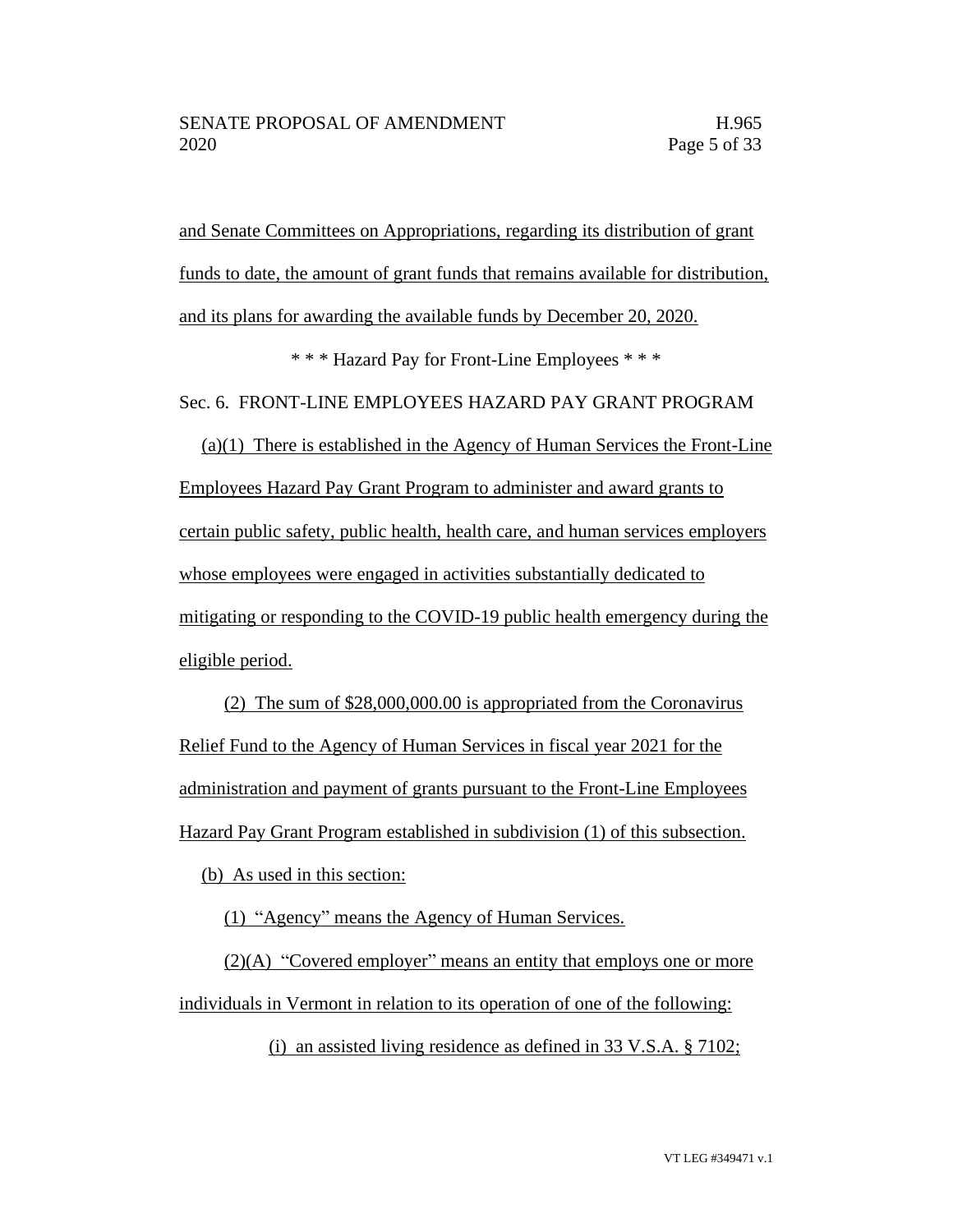#### (ii) a nursing home as defined in 33 V.S.A. § 7102 and any

employer that a nursing home has contracted with for the provision of physical,

speech, respiratory, or occupational therapy, provided that such an employer

shall only be permitted to receive a grant to provide hazard pay to its

employees for therapy services provided in the nursing home;

(iii) a residential care home as defined in 33 V.S.A. § 7102;

(iv) a therapeutic community residence as defined in 33 V.S.A.

§ 7102;

(v) a health care facility as defined in 18 V.S.A. § 9432 or a physician's office;

(vi) a dentist's office or a dental facility;

(vii) a homeless shelter;

(viii) a home health agency as defined in 33 V.S.A. § 6302 and any employer that a home health agency has contracted with to provide physical, speech, respiratory, or occupational therapy on its behalf, provided that such an employer shall only be permitted to receive a grant to provide hazard pay to its employees for therapy services provided on behalf of the home health agency;

(ix) a federally qualified health center, rural health clinic, or clinic for the uninsured;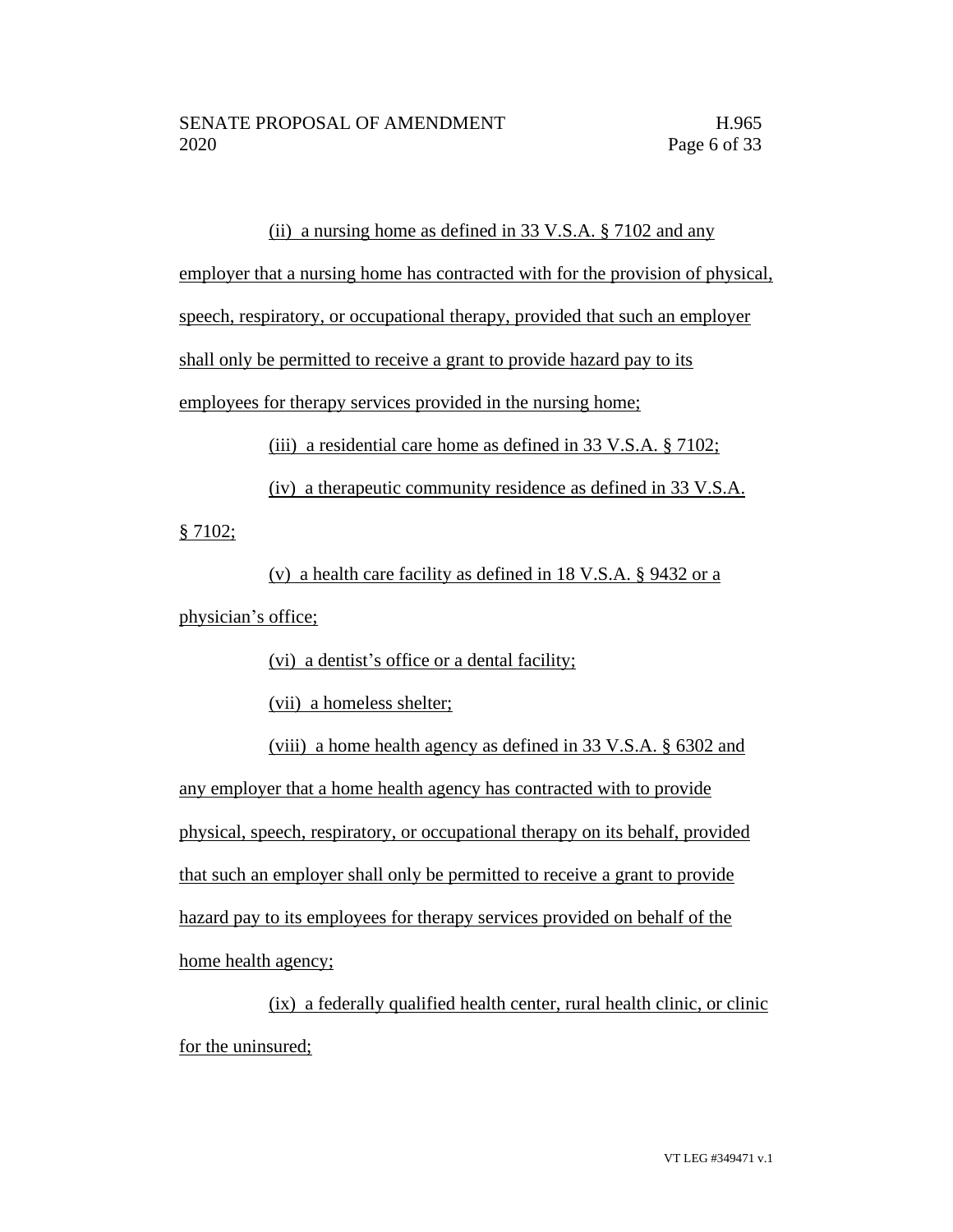#### (x) a program licensed by the Department for Children and

Families as a residential treatment program;

(xi) an ambulance service or first responder service as defined in

24 V.S.A. § 2651;

(xii) a morgue; or

(xiii) a provider of necessities and services to vulnerable or

disadvantaged populations.

(B) "Covered employer" does not include:

(i) the State;

(ii) a political subdivision of the State;

(iii) the United States;

(iv) an agency designated to provide mental health or

developmental disability services, or both, pursuant to 18 V.S.A. chapter 207;

or

(v) an agency with which the Commissioner of Mental Health or

of Disabilities, Aging, and Independent Living, or both, has contracted to

provide specialized services pursuant to 18 V.S.A. § 8912.

(3)(A) "Elevated risk of exposure to COVID-19" means the

performance of a job that:

(i) has high potential for exposure to known or suspected sources

of COVID-19, including through;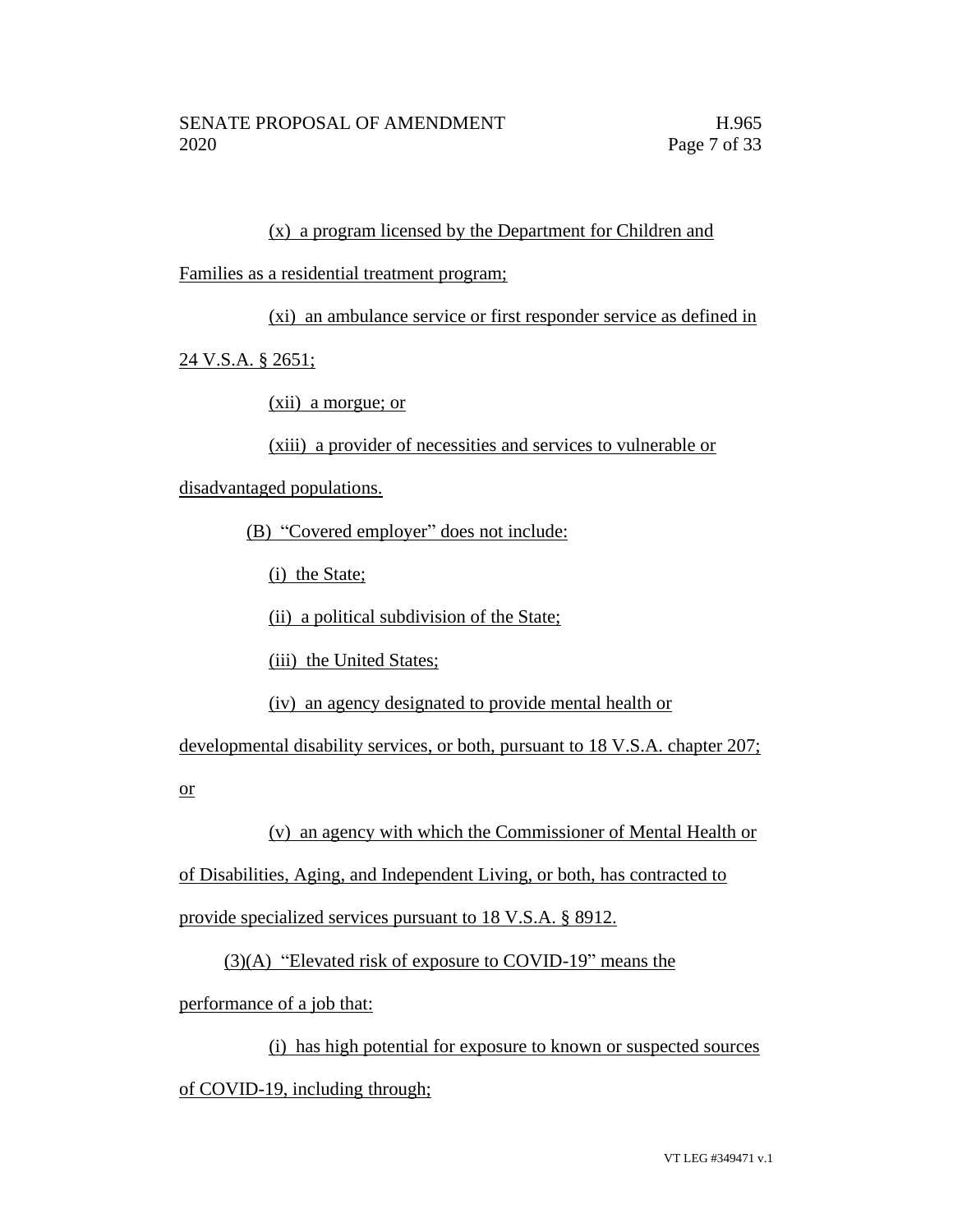# (I) providing in-person services or care to members of the public or clients; or

(II) cleaning or sanitizing the premises of a covered employer in a location that is used by members of the public or individuals who are known or suspected to have COVID-19;

(ii) requires frequent physical contact or close contact, or both,

with people who may be infected with SARS-CoV-2, but who are not known

or suspected COVID-19 patients; or

(iii) is located in an area with ongoing community transmission of SARS-CoV-2 and requires regular, close contact with members of the public.

(B) As used in this subdivision  $(b)(3)$ , "close contact" means

interactions with another individual that require the employee to be within six

feet of that individual.

(4)(A) "Eligible employee" means an individual who:

(i) is employed by a covered employer that has applied for a grant

through the Program;

(ii) performs a job that had an elevated risk of exposure to

COVID-19 during the eligible period;

(iii) was unable to perform his or her job remotely or to telework,

including by providing health care or other services by telephone,

videoconference, or telehealth;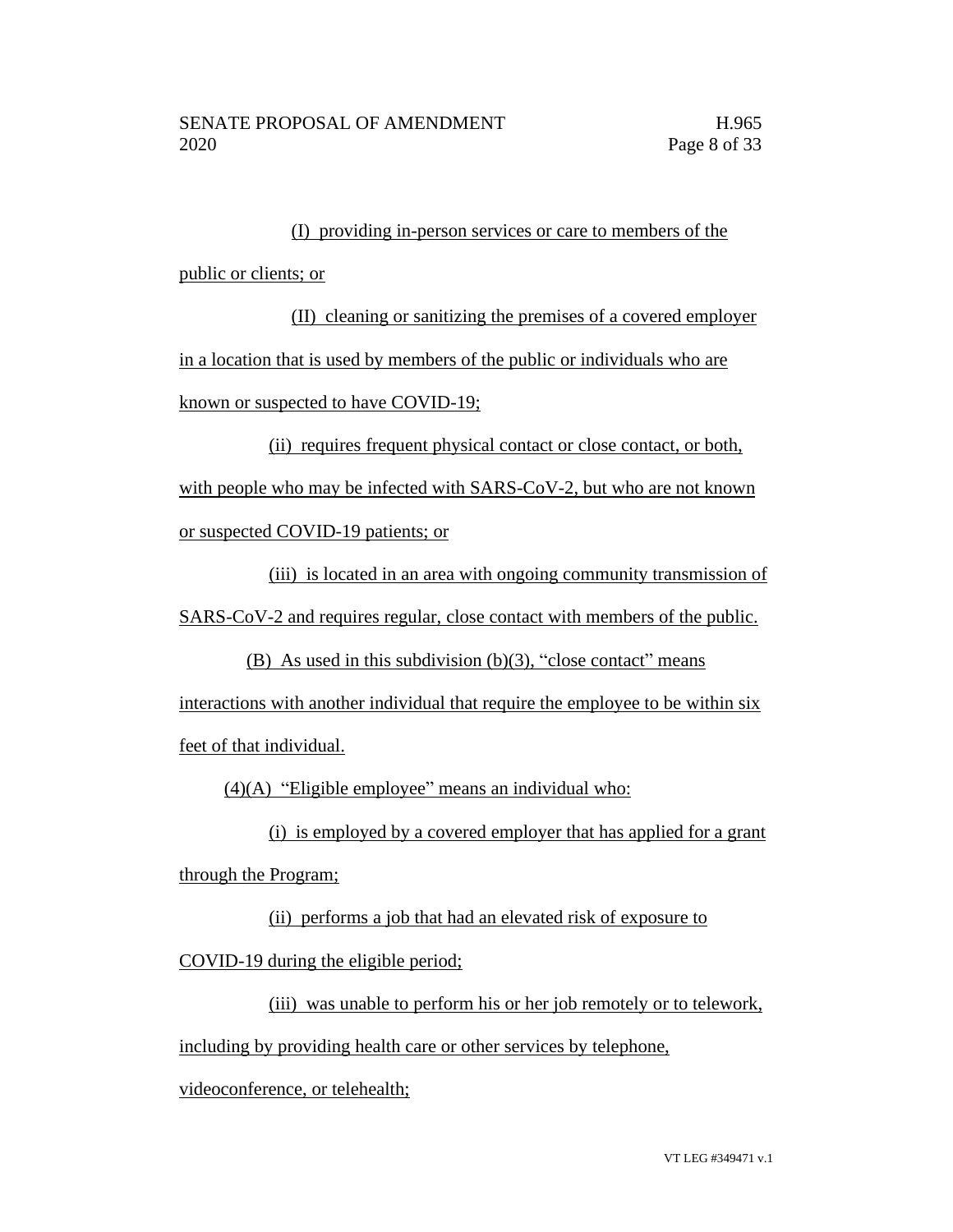(iv) except in the case of employees of home health agencies and nursing homes, earns an hourly base wage of \$25.00 or less;

(v) worked at least 68 hours for a covered employer during the eligible period; and

(vi) is not eligible to receive monetary benefits for the

performance of his or her job under any program authorized or implemented

by the federal government.

(B) Notwithstanding subdivision (A)(i) of this subdivision (4),

"eligible employee" includes an independent direct support provider who

satisfies the requirements of subdivisions  $(A)(ii)$ –(vi) of this subdivision (4).

(C) "Eligible employee" does not include:

(i) an independent contractor or self-employed individual; or

(ii) an individual who has received unemployment insurance

benefits for any week during the eligible period.

(5) "Eligible period" means the period from March 13, 2020 through

May 15, 2020, inclusive.

(6) "Independent direct support provider" has the same meaning as in 21 V.S.A. § 1631.

(7) "Program" means the Front-Line Employees Hazard Pay Grant Program.

(8) "Secretary" means the Secretary of Human Services.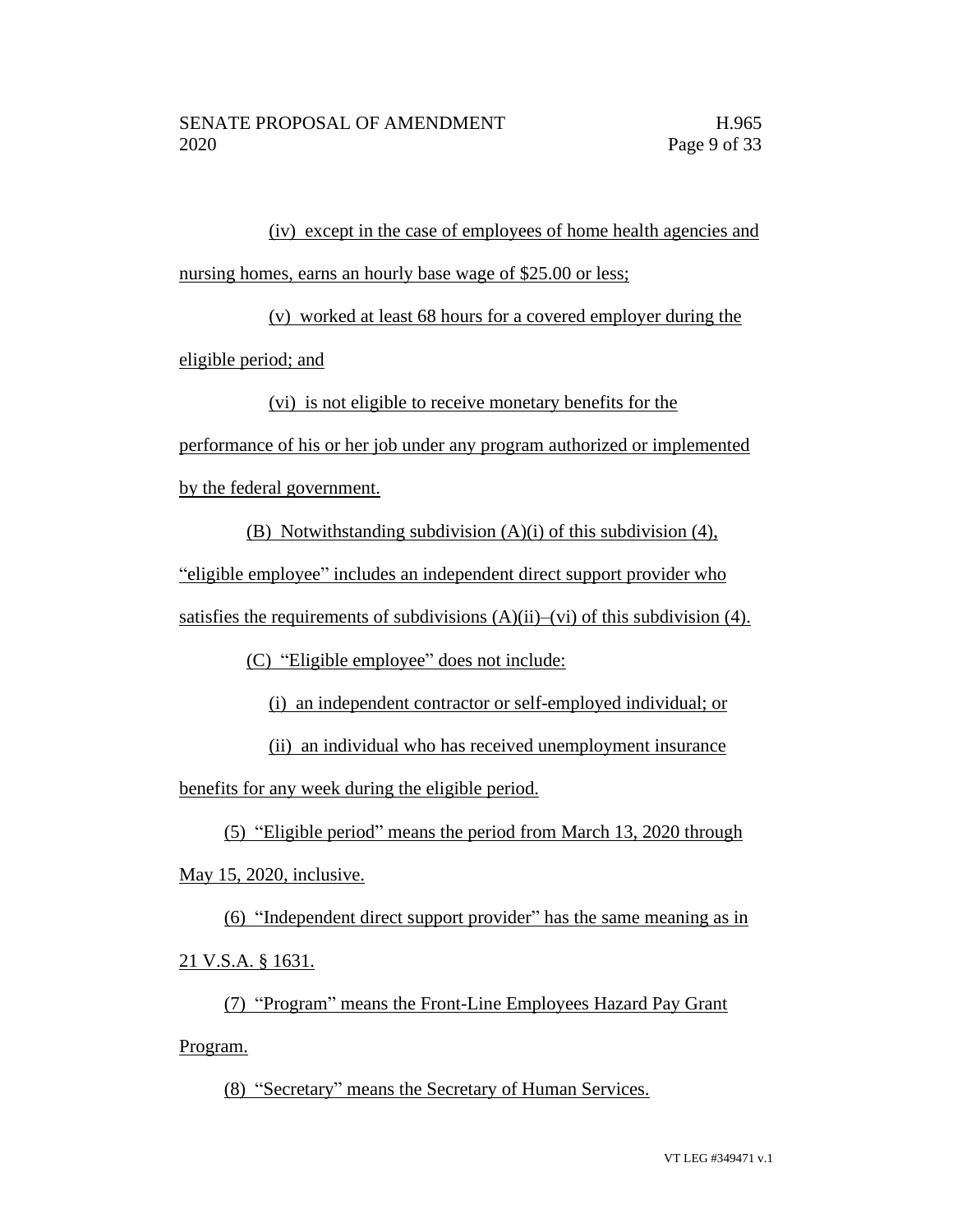$(c)(1)$  A covered employer may apply to the Secretary for a lump sum grant to provide hazard pay to eligible employees in the following amounts for the eligible period:

(A) \$2,000.00 for an eligible employee who worked at least 216 hours in a job with an elevated risk of exposure to COVID-19 during the eligible period; and

(B) \$1,200.00 for an eligible employee who worked at least 68 hours and less than 216 hours in a job with an elevated risk of exposure to COVID-19 during the eligible period.

(2)(A) The number of hours worked by an eligible employee during the eligible period shall include any hours of employer-provided accrued paid leave or leave provided pursuant to the Emergency Family and Medical Leave Expansion Act or the Emergency Paid Sick Leave Act that were used by the eligible employee because he or she contracted COVID-19 or was quarantined because of exposure to COVID-19.

(B) The number of hours worked by an eligible employee during the eligible period shall not include:

(i) any hours of employer-provided accrued paid leave or leave provided pursuant to the Emergency Family and Medical Leave Expansion Act or the Emergency Paid Sick Leave Act that were used by the eligible employee to care for another individual; and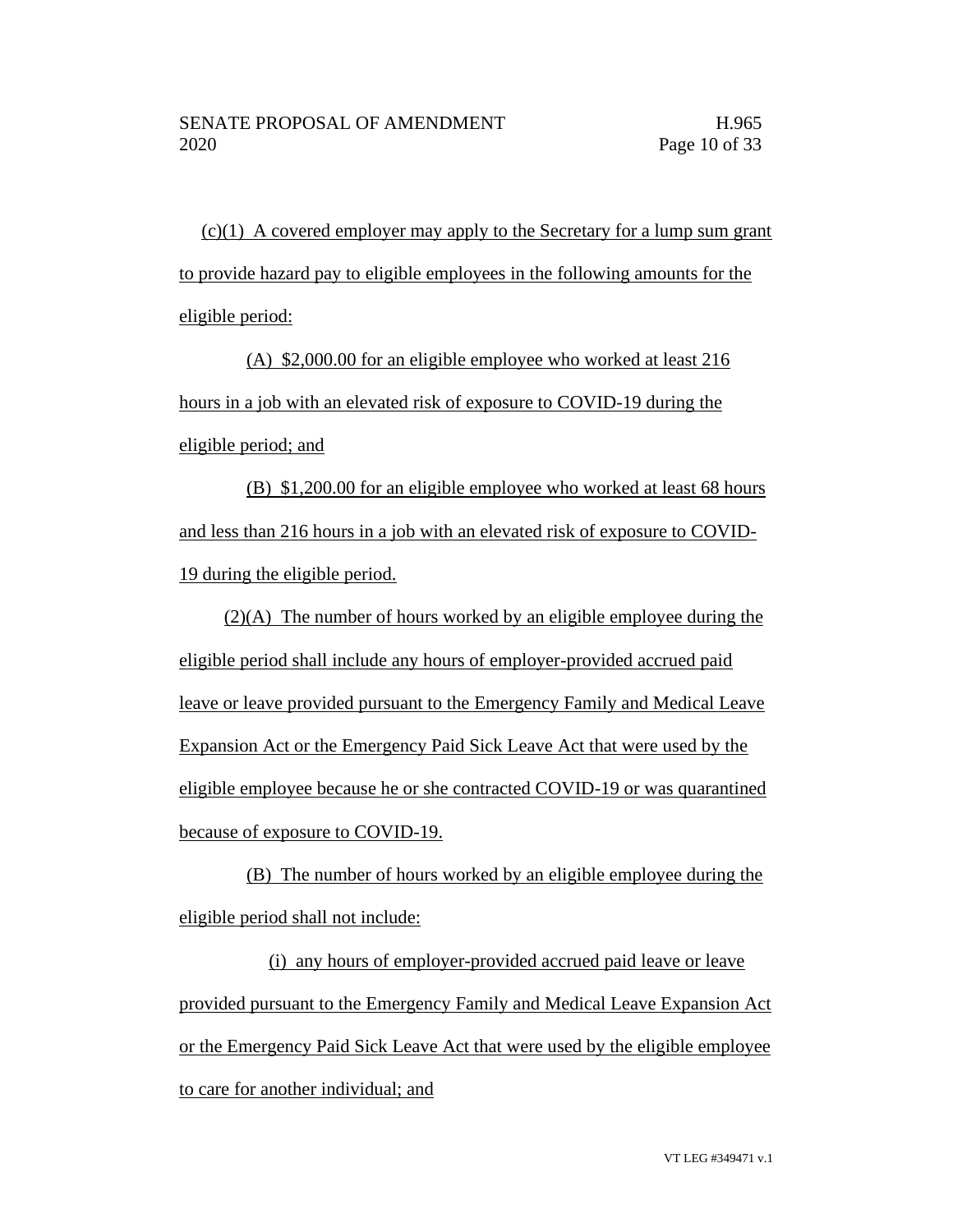(ii) any hours of remote or telework performed by the eligible employee, including the provision of healthcare or other services by telephone, videoconference, or telehealth.

(3) An eligible employee may elect not to receive hazard pay funded by a grant provided pursuant to the Program by providing notice to his or her employer pursuant to procedures adopted by the employer.

(4) For the sole purpose of the administration of the Program and the provision of hazard pay to independent direct support providers, ARIS Solutions, as the fiscal agent for the employers of the independent direct support providers, shall have the authority to apply for a grant in the same manner as a covered employer and to disburse hazard pay funded by that grant to eligible independent direct support providers. Notwithstanding subdivision (b)(5) of this section, the Secretary may establish a different eligibility period for independent direct support providers based on the start and end dates of the pay periods used by ARIS Solutions that are closest to the dates set forth in subdivision (b)(5) of this section.

(5) To the extent permitted under federal law, hazard pay provided to an eligible employee through a grant provided pursuant to the Program shall not:

(A) be considered as earned income, unearned income, or a resource for the purpose of any public benefit program; or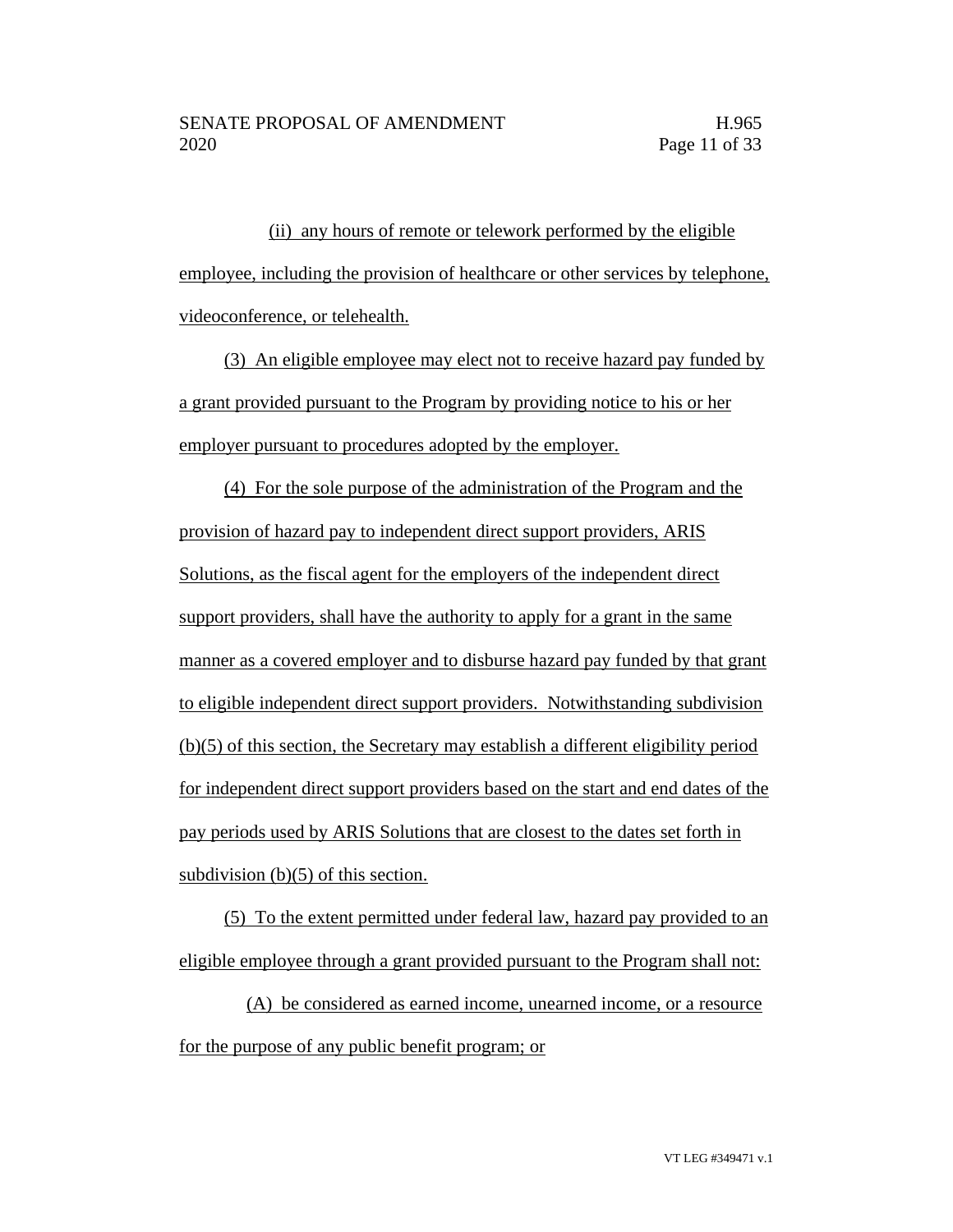(B) make the hazard pay recipient ineligible for any public benefit programs, including Vermont Medicaid.

(6) A covered employer may deduct any applicable payroll taxes related to the payment to an eligible employee of hazard pay funded by the Program from the amount set forth in subdivision (1) of this subsection.

(d) In order to qualify for a grant under the Program, the Secretary shall require a covered employer to certify that:

(1) the grant funds shall only be used to provide hazard pay to eligible employees;

(2) eligible employees receiving hazard pay funded by the grant shall not be required to pay an administrative fee or other charge in relation to the employer requesting a grant to provide the employee with hazard pay;

(3) it has established a process to permit eligible employees to elect not to receive hazard pay funded by a grant provided pursuant to the Program and record keeping procedures to track which employees have elected not to receive a grant; and

(4) the covered employer shall not reduce or otherwise recoup any compensation paid to or owed to an eligible employee for work performed during the eligible period as a result of the eligible employee receiving hazard pay funded by a grant obtained through the Program.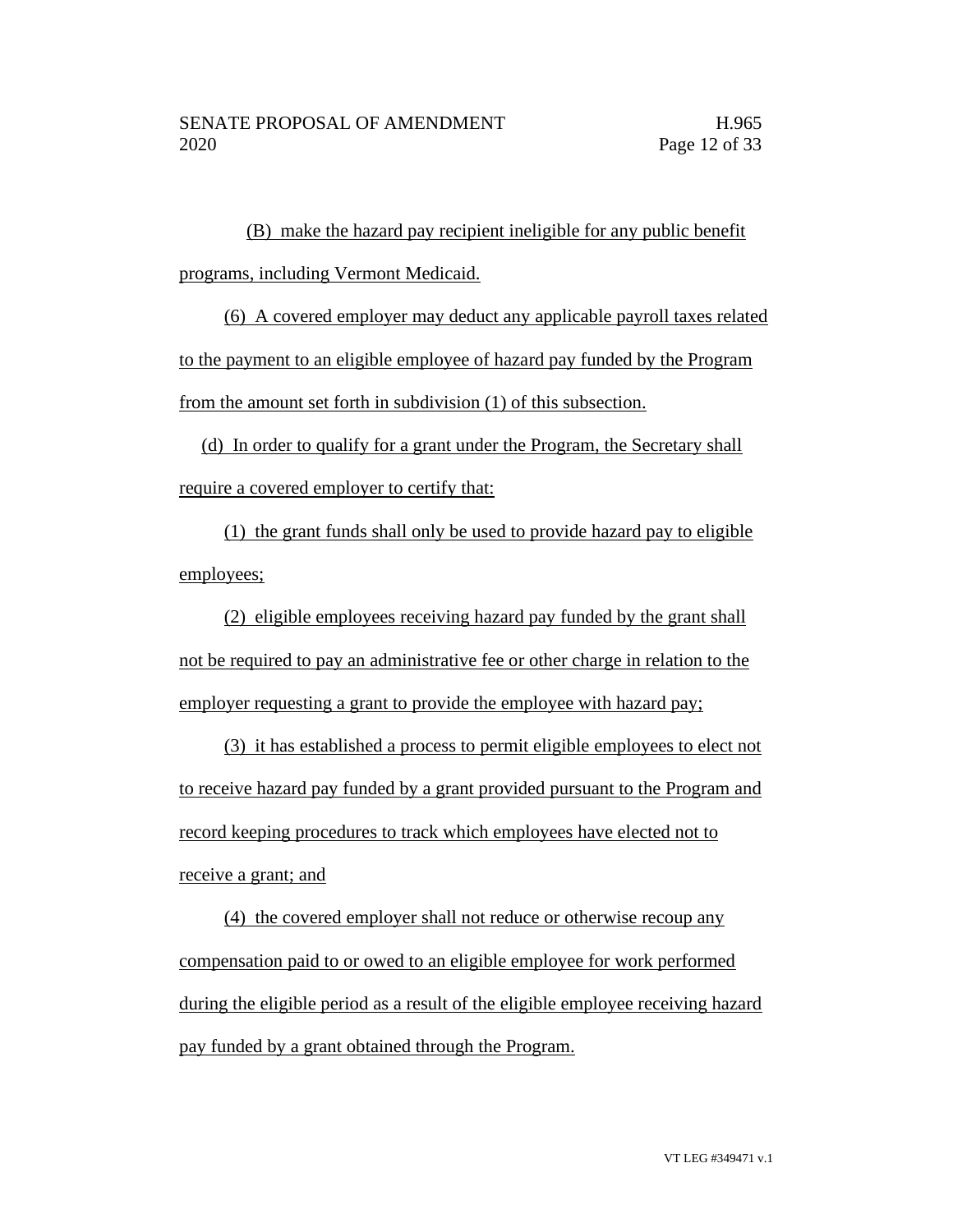(e) The amount of the grant provided to a covered employer shall equal the total amount of hazard pay that its eligible employees qualify for pursuant to subsection (c) of this section.

(f) Each covered employer that receives a grant shall, not later than 90 days after receiving the grant and in no event later than December 15, 2020, report to the Agency on a standard form provided by the Secretary the amount of grant funds used to provide hazard pay to eligible employees and the amount of any remaining grant funds that were not spent. All unspent grant funds shall be returned to the Agency pursuant to a procedure adopted by the Secretary.

(g)(1) The Secretary shall:

(A) adopt procedures for implementing the Program, which shall include a simple grant application process and a process to allow employers to report on their use of the grant funds awarded pursuant to this section;

(B) promote awareness of the Program to eligible employers;

(C) award grants to covered employers on a first-come, first-served

basis, subject to available funding; and

(D) adopt measurable goals, performance measures, and an audit

strategy to assess the utilization and performance of the Program.

(2) The Secretary may enter into agreements, memoranda of understanding, or contracts with private entities as necessary to implement or administer the Program and, notwithstanding any provision of law to the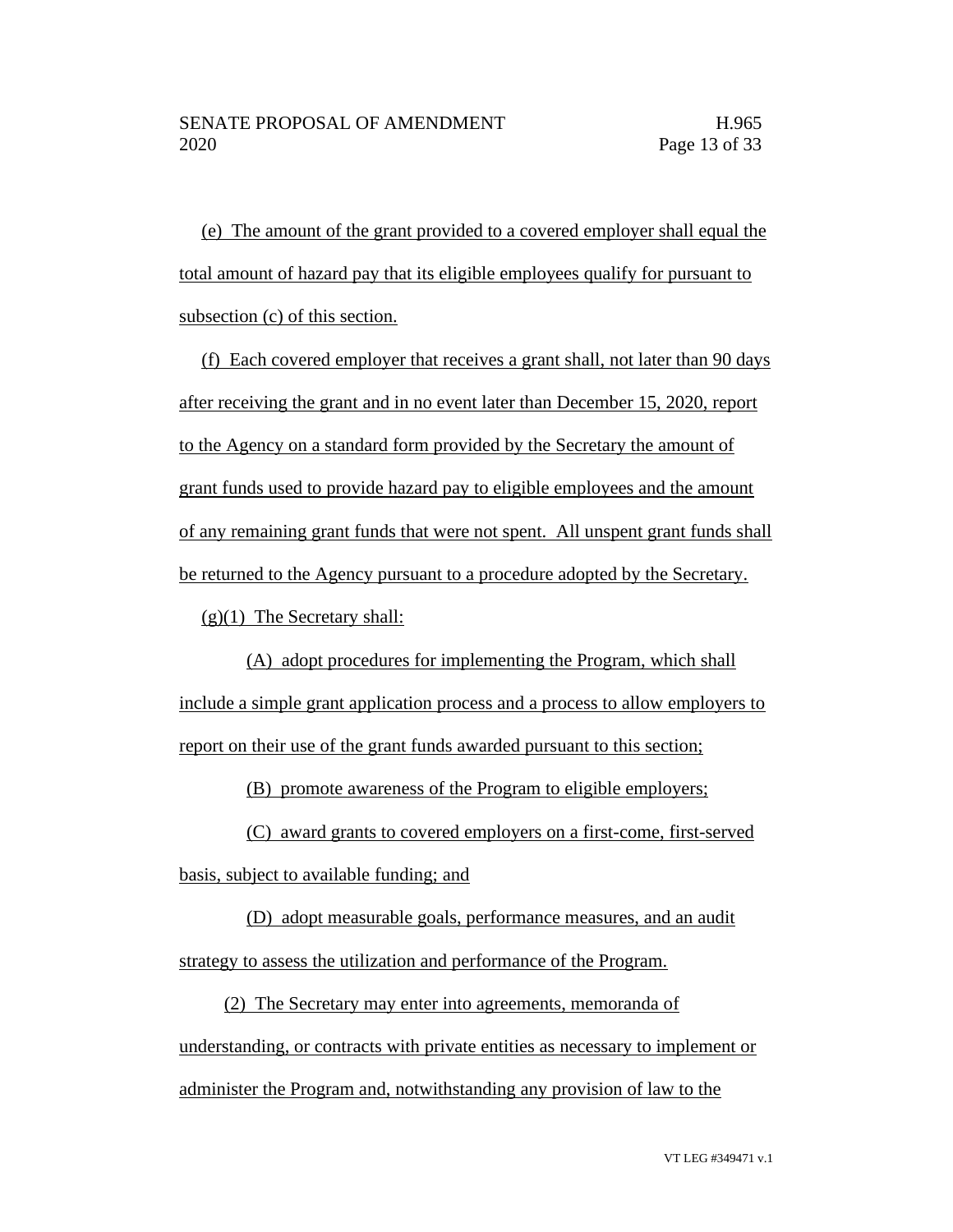contrary, shall not be required to competitively bid any contracts entered into pursuant to this subdivision. For the purposes of the Program, the public health risk posed by COVID-19 shall be deemed to be an emergency situation that justifies the execution of sole source contracts pursuant to Bulletin 3.5, the State's Procurement and Contracting Procedures.

(h) In addition to any other reports required pursuant to this act, on or before January 15, 2021, the Secretary shall submit a report to the General Assembly concerning the implementation of this section, including:

(1) a description of the policies and procedures adopted to implement the Program;

(2) the promotion and marketing of the Program; and

(3) an analysis of the utilization and performance of the Program.

(i)(1) The definition of "covered employer" set forth in subdivision  $(b)(2)$ of this act shall be deemed to include to the types of employers listed in subdivision (2) of this subsection to the extent permitted by federal law and any applicable guidance if either of the following occurs:

(A) the permissible uses of monies in the Coronavirus Relief Fund pursuant to Sec. 5001 of the CARES Act, Pub. L. No. 116–136, as amended, and any related guidance are expanded to permit the payment of hazard pay to employees of some or all of the types of employers listed in subdivision (2) of this subsection (i); or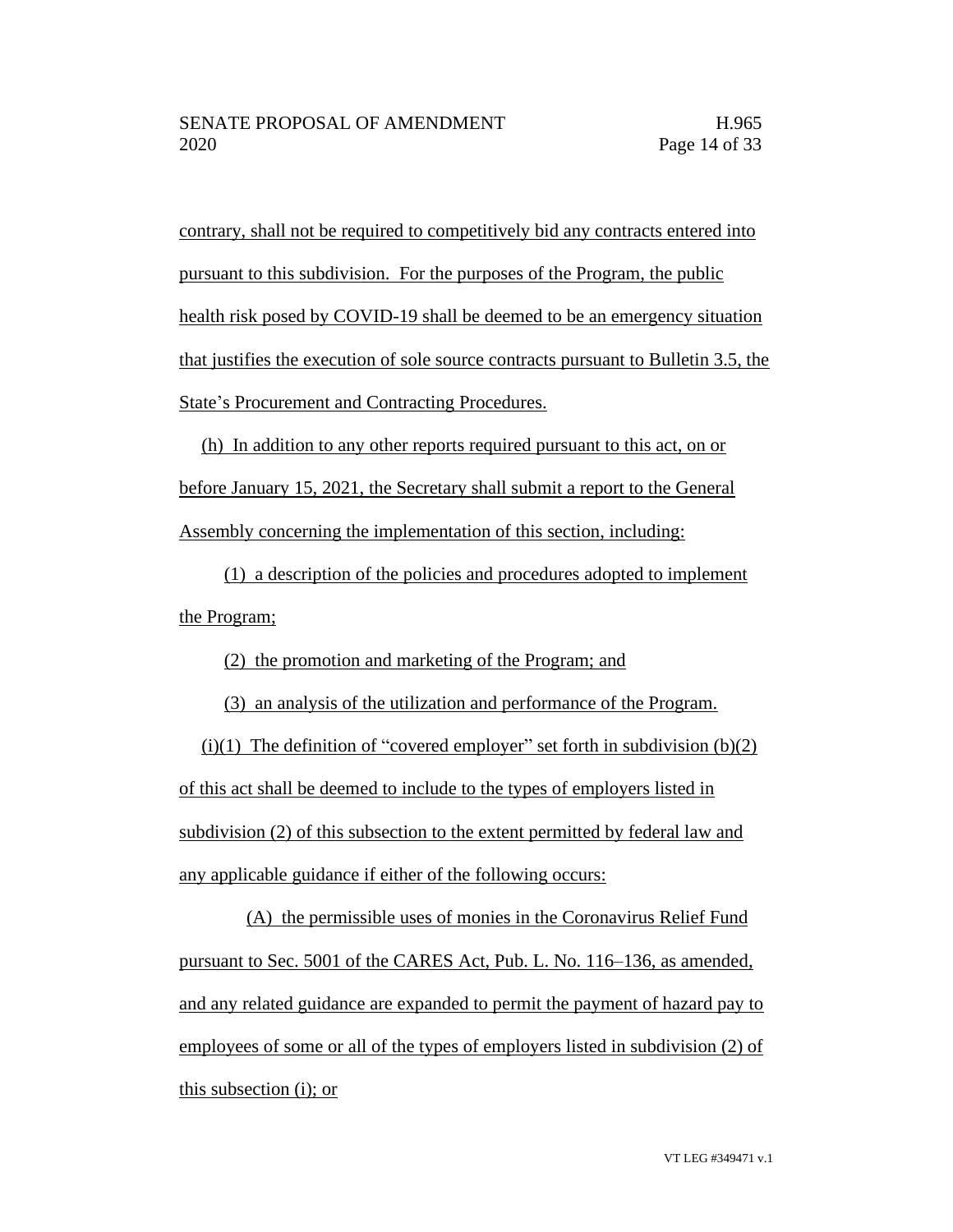(B) a federal program that grants money directly to the State, which may be used to provide hazard pay to employees of some or all of the types of employers listed in subdivision (2) of this subsection (i), is enacted.

(2) The following types of employers may be deemed to be included within the definition of "covered employer" set forth in subdivision (b)(2) of this section if the requirements of subdivision (1) of this subsection are met:

(A) a grocery store;

(B) a pharmacy;

(C) a retailer identified as essential in Sec. 6, paragraphs f and h of addendum 6 to Executive Order 01-20, provided that, during the eligible period, the majority of the retail establishment was open to the general public for in-person sales rather than curbside pickup or delivery;

(D) a wholesale distributor making deliveries to a retailer described in subdivisions  $(A)$ – $(C)$  of this subdivision (i)(2);

(E) a trash collection or waste management service;

(F) a janitorial service that provides cleaning or janitorial services to

another covered employer;

(G) a child care facility as defined in 33 V.S.A. § 3511 that is

providing child care services to essential service providers pursuant to

Directive 2 of Executive Order 01-20;

(H) a vocational rehabilitation service provider; or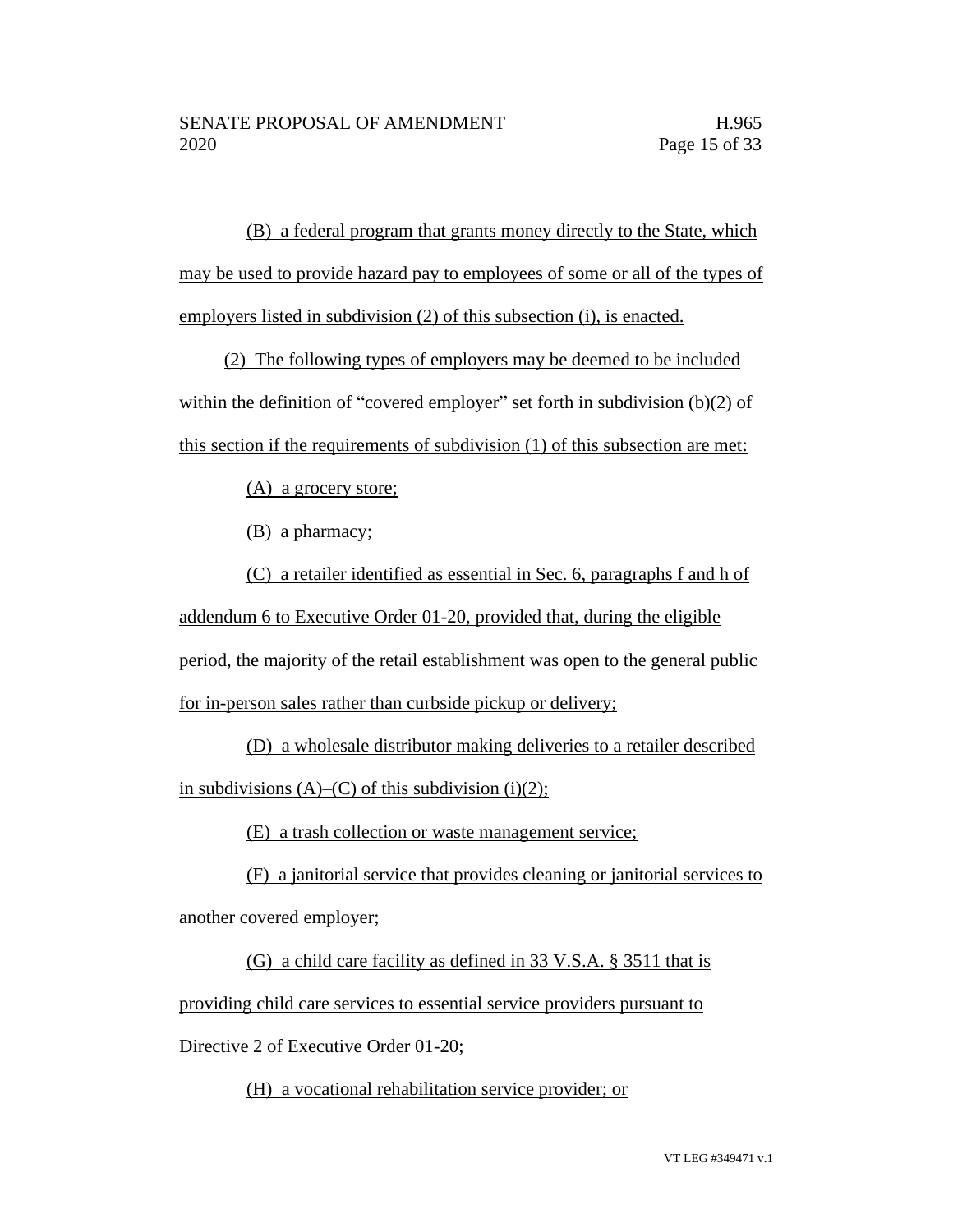(I) a funeral establishment or crematory establishment as defined in 26 V.S.A. § 1211.

\* \* \* Health Care Provider Stabilization Grant Program \* \* \* Sec. 7. AGENCY OF HUMAN SERVICES; HEALTH CARE PROVIDER STABILIZATION GRANT PROGRAM

(a) Appropriation. The sum of \$275,000,000.00 is appropriated from the Coronavirus Relief Fund to the Agency of Human Services in fiscal year 2021 for purposes of establishing the Health Care Provider Stabilization Grant Program as set forth in this section. The Agency shall disburse these funds to eligible health care provider applicants as expeditiously as possible using a needs-based application process.

(b) Eligible providers. Providers of health care services in the following categories shall be eligible to apply for grant funds pursuant to this section if the provider is located in Vermont and delivers health care services in this State:

(1) hospitals, including community hospitals and psychiatric hospitals;

(2) health care professional services, including independent medical practices, hospital-owned medical practices, designated and specialized services agencies, federally qualified health centers, rural health clinics, ambulatory surgical centers, and laboratory and imaging centers;

(3) dental services;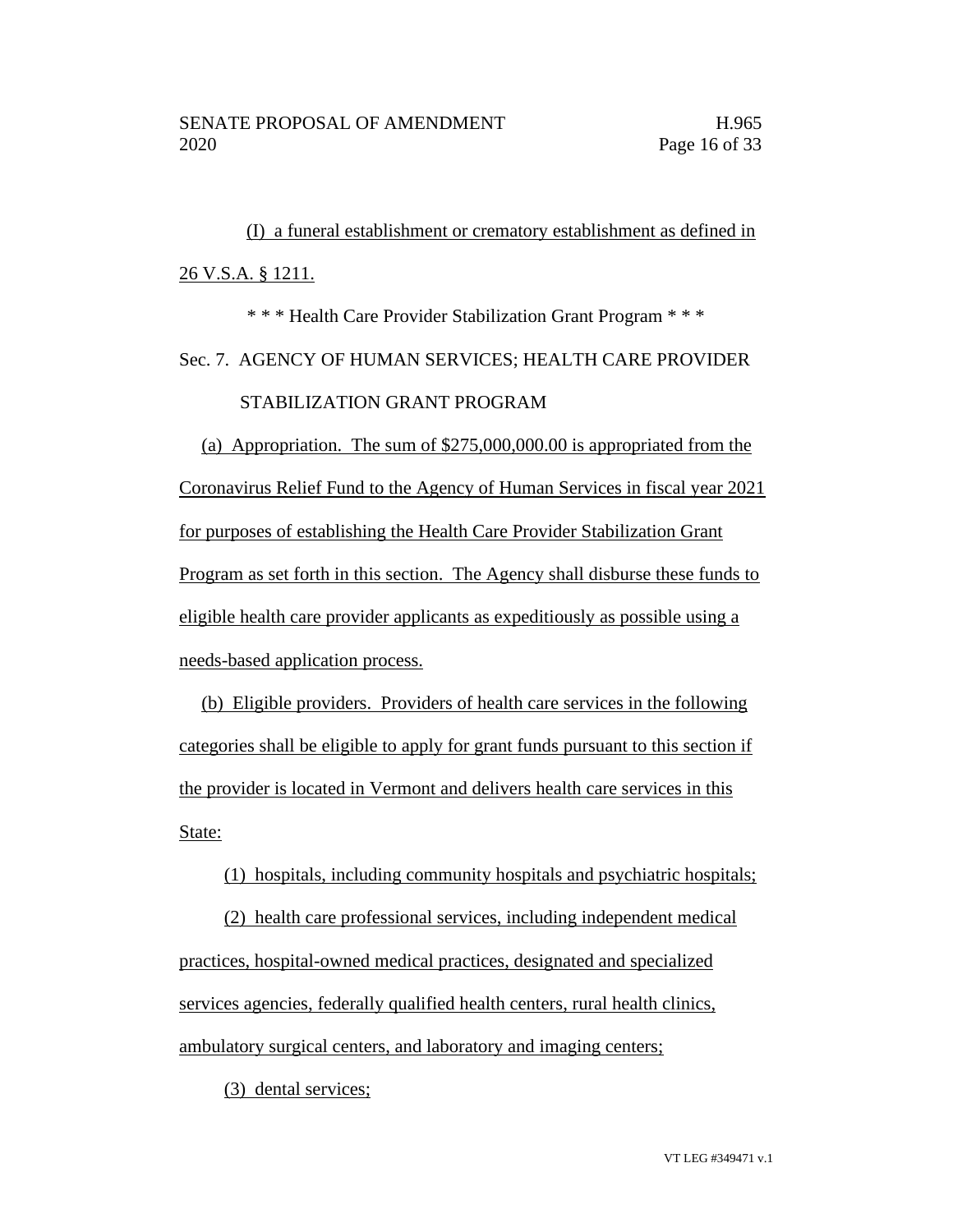(4) other professional services, including mental health providers, residential and nonresidential substance use disorder treatment providers, emergency medical service and ambulance service providers, advanced practice registered nurses, physical therapists, podiatrists, optometrists, chiropractors, naturopathic physicians, and other health care providers licensed by the Board of Medical Practice or the Office of Professional Regulation;

(5) home health and hospice agencies;

(6) pharmacy services;

(7) facility- and community-based long-term care services, including skilled nursing facilities, nursing homes, residential care homes, assisted living facilities, and adult day service providers; and

(8) organizations recognized by the Agency of Human Services through their status as provider grant recipients providing health support services, including the area agencies on aging and organizations providing peer support services, organizations providing peer outreach services to individuals with intellectual disabilities, and organizations providing children's integrated services.

(c) Prioritization; grant amounts and terms. The Agency shall consider each application received and shall develop a prioritization methodology to determine grant award amounts. If deemed appropriate by the Secretary of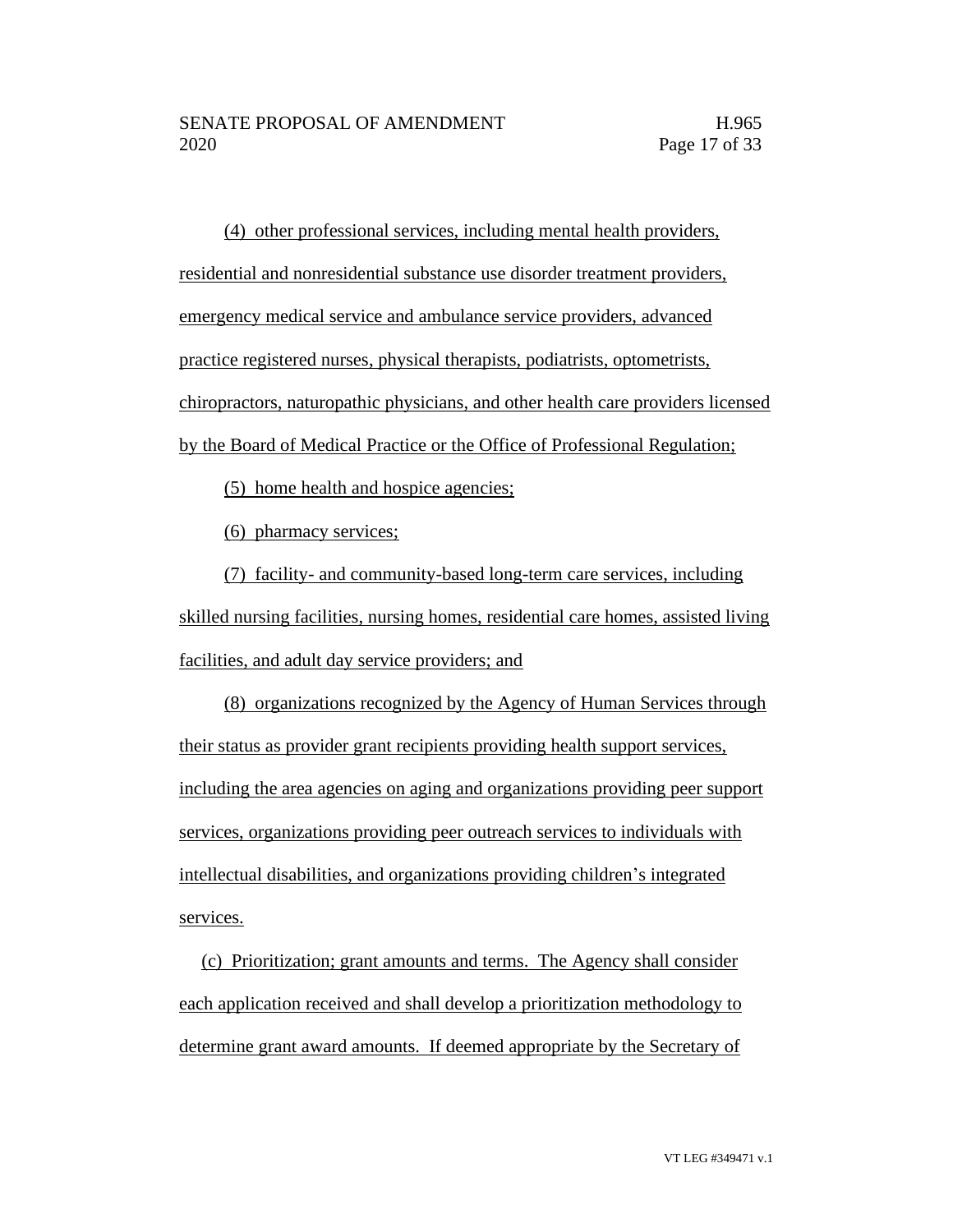Human Services, the Agency may set application deadlines and may establish more than one round of funding for the Grant Program.

(1) The prioritization methodology shall consider:

(A) the impact of the grant amount on the applicant's sustainability, not the applicant's size or its proportion of health care spending in this State;

(B) the degree to which the grant will provide or support services that would otherwise likely become limited or unavailable as a result of business disruptions caused by the COVID-19 public health emergency, including to sustain existing population health management programs, or the grant funds would enable the applicant to withstand and recover from business disruptions caused by the COVID-19 public health emergency, or both;

(C) the degree to which the applicant would use the grant funds to support existing patient financial assistance programs or to enable the applicant to continue providing services to Medicaid beneficiaries, or both;

(D) the degree to which the applicant maintains participation in value-based payment arrangements, if applicable;

(E) the degree to which the applicant appears capable of making appropriate and efficient use of the grant funds; and

(F) any financial assistance an applicant has received from other sources.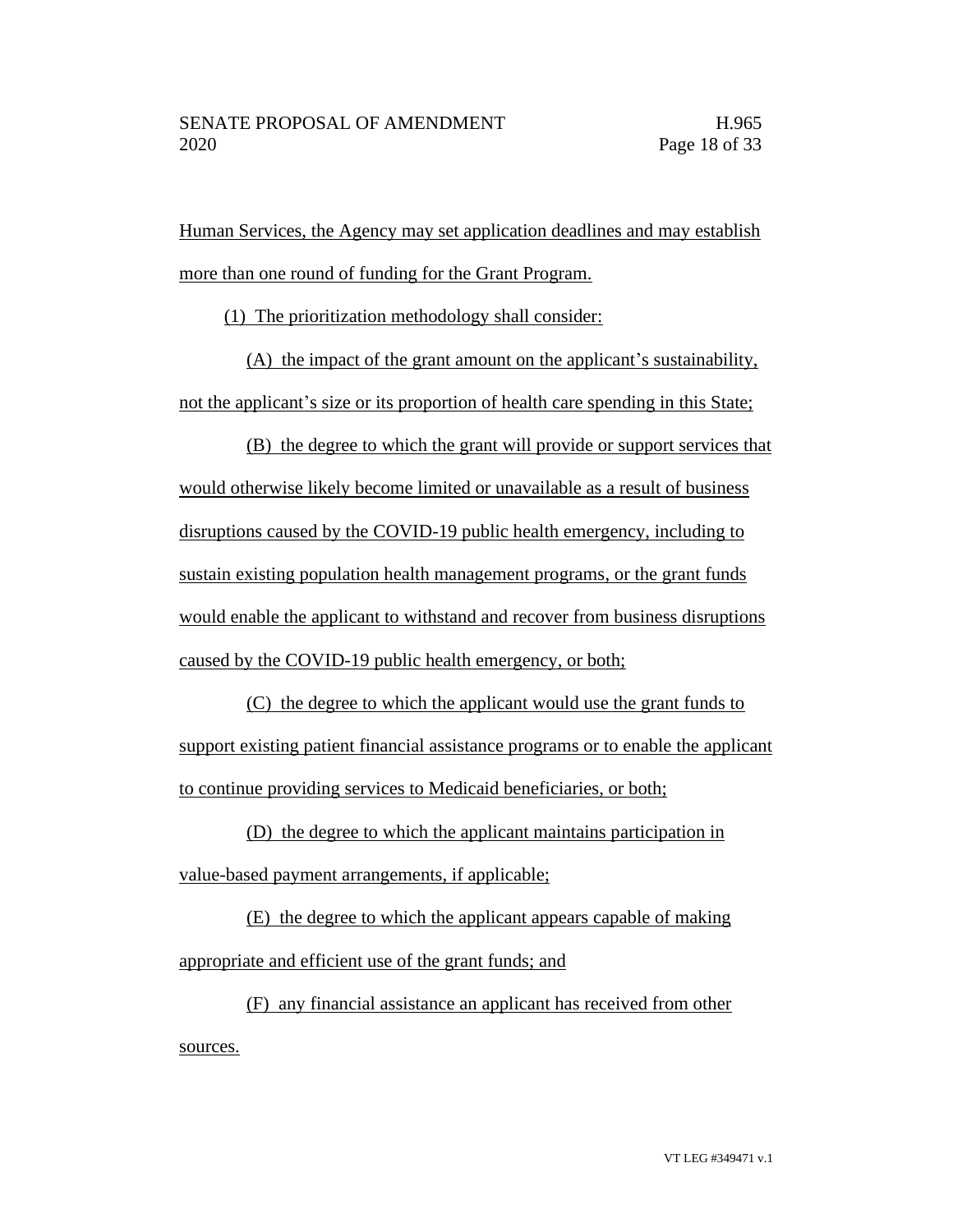(2) To the greatest extent possible, the Agency shall seek to balance grant awards across provider types and across geographic regions of the State.

(3) The Agency shall provide notice and outreach regarding the availability of the grants and grant applications to health care providers and provider organizations in a timely manner.

(4) The Agency shall require applicants to provide only the information necessary for the Agency to determine their financial need and consistency with the elements of the prioritization methodology.

(d) Reports.

(1) On or before August 15, 2020 and October 1, 2020, the Agency of Human Services shall provide information to the House Committees on Appropriations, on Health Care, and on Human Services and the Senate Committees on Appropriations and on Health and Welfare regarding its distribution of Health Care Provider Stabilization Program grant funds to date, including the types of providers awarded funds, the aggregate amounts awarded by provider type, and the aggregate amounts awarded by geographic region of the State.

(2) On or before January 15, 2021, the Agency of Human Services shall report to the House Committees on Appropriations, on Health Care, and on Human Services and the Senate Committees on Appropriations and on Health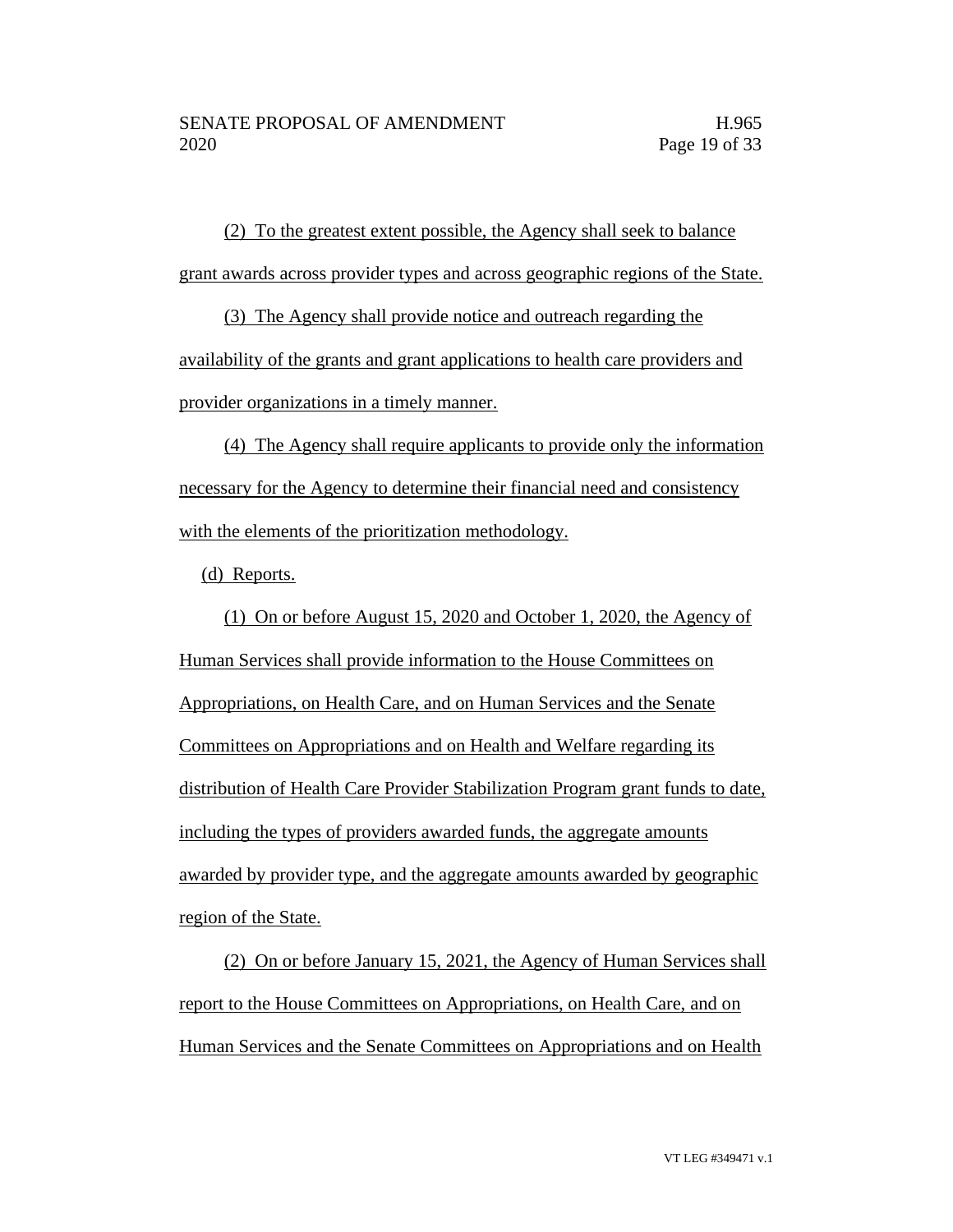and Welfare the specific grant amount or amounts awarded to each recipient of funds under the Health Care Provider Stabilization Program.

\* \* \* COVID-19-Related Health Disparities \* \* \*

#### Sec. 8. ADDRESSING COVID-19 RELATED HEALTH DISPARITIES

(a)(1) The Department of Health shall utilize its Epidemiology and Laboratory Capacity (ELC) Enhanced Detection Grant to the greatest extent allowable to provide subgrants to community organizations to engage with specific populations most likely to experience adverse outcomes from COVID-19 based on factors such as race or ethnicity, immigrant status, sexual orientation, gender identity, disability, age, and geographic location. Subgrantees shall work directly with affected populations and conduct outreach to isolated individuals at high risk of adverse outcomes from COVID-19 to assess and identify their needs during the COVID-19 public health emergency in order to help them protect themselves and others from the disease, such as by providing education and resources regarding prevention of COVID-19 in languages and formats appropriate to the population, assisting with access to COVID-19 testing and treatment, and identifying and addressing difficulties in safely meeting essential needs, including food, shelter, health care, and emotional support, during the public health emergency.

(2) The sum of \$500,000.00 is appropriated from the Coronavirus Relief Fund to the Department of Health in fiscal year 2021 to provide monies to the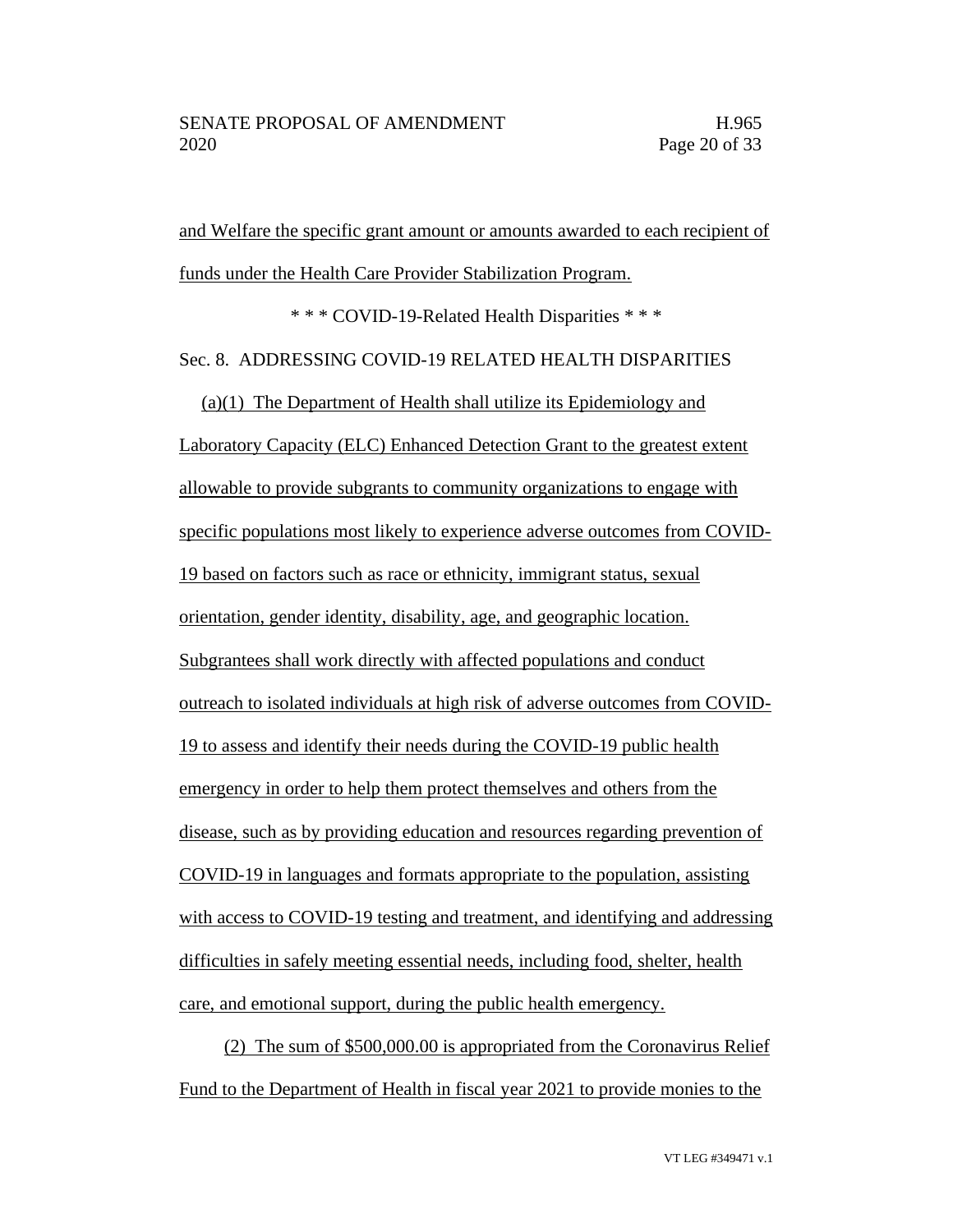community organizations awarded subgrants in accordance with subdivision (1) of this subsection to assist them in meeting essential needs for food, shelter, health care, and emotional support identified pursuant to subdivision (1) of this subsection that are not eligible expenses under the ELC grant.

(3) To the extent feasible, the Department shall select community organizations for subgrants based on prior demonstrated work with the affected population, membership as part of the affected population, and ability to rapidly implement programming in response to the COVID-19 public health emergency.

(b) On or before August 18, 2020, the Department shall report to the House Committees on Appropriations, on Health Care, and on Human Services and the Senate Committees on Appropriations and on Health and Welfare regarding:

(1) the community subgrants awarded through the ELC grant in accordance with subsection (a) of this section;

(2) any additional resources made available for the purposes set forth in subsection (a) of this section through the Coronavirus Relief Fund allocation plan approved by the Joint Fiscal Committee on May 11, 2020; and

(3) any recommendations for using additional monies from the Coronavirus Relief Fund for the purposes set forth in subsection (a) of this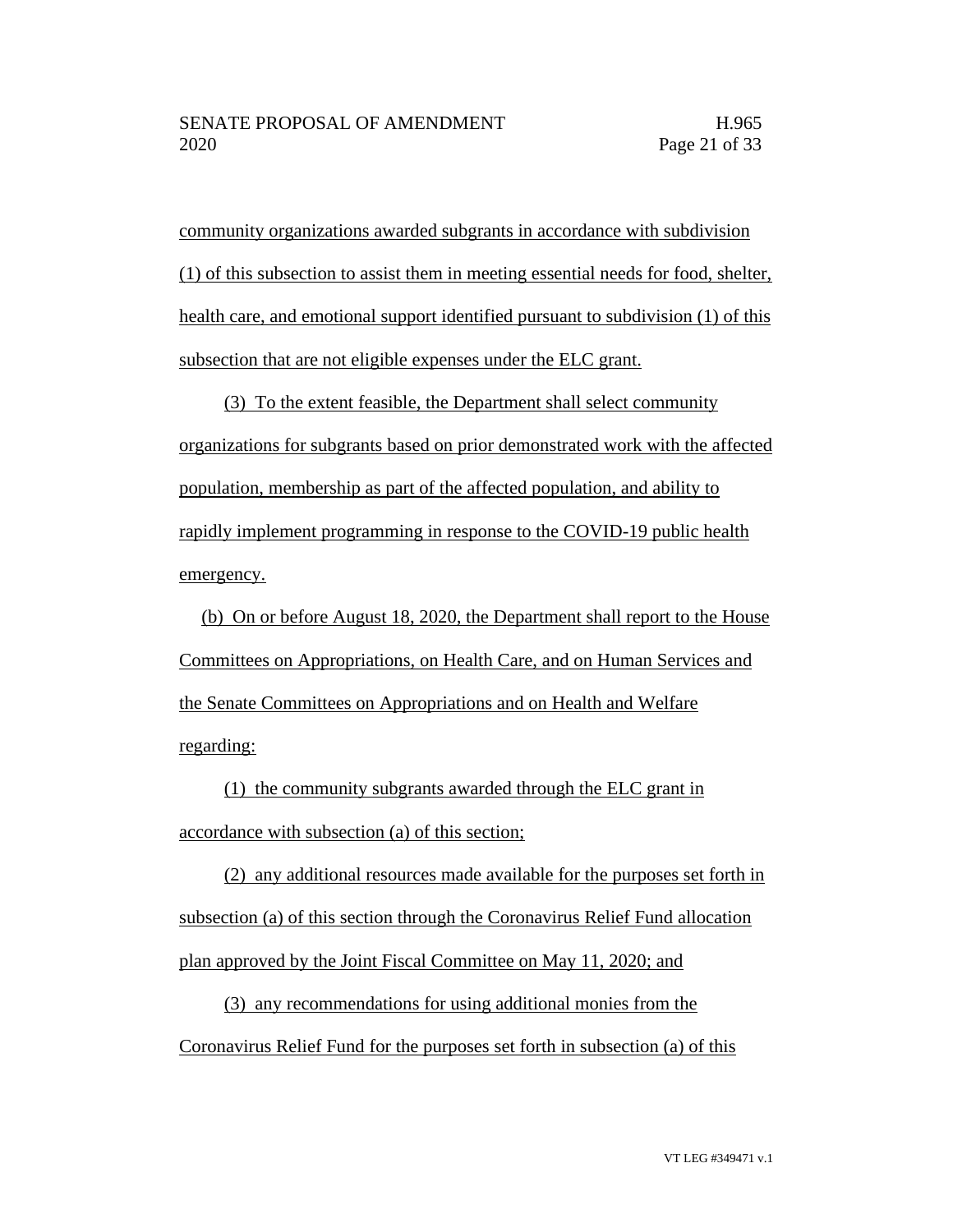section through legislative appropriation or additional Joint Fiscal Committee allocation.

(c) The Department shall seek insights and recommendations from the community organizations awarded grants pursuant to this section to inform the Department's future efforts to address health disparities in Vermont. The Department shall incorporate these insights and recommendations along with the recommendations from the Governor's Racial Equity Task Force expected on or before August 15, 2020 to enhance and expand upon the Department's previous work in addressing health disparities in Vermont and shall consider ways to continue involving members of the affected populations in the Department's health equity planning processes and action plans going forward. \* \* \* Mental Health Services \* \* \*

Sec. 9. DEPARTMENT OF MENTAL HEALTH; SUICIDE PREVENTION

(a) At the time of enactment of this act, the Department of Mental Health has an application pending for a grant from the federal Substance Abuse and Mental Health Services Administration (SAMHSA) for suicide prevention activities necessitated by the COVID-19 public health emergency. If the Department's SAMHSA grant application is successful, the Department shall utilize the funds awarded to the greatest extent possible to implement suicide prevention initiatives focused on individuals at heightened risk of death by suicide due to economic stress, social isolation, or other impacts of the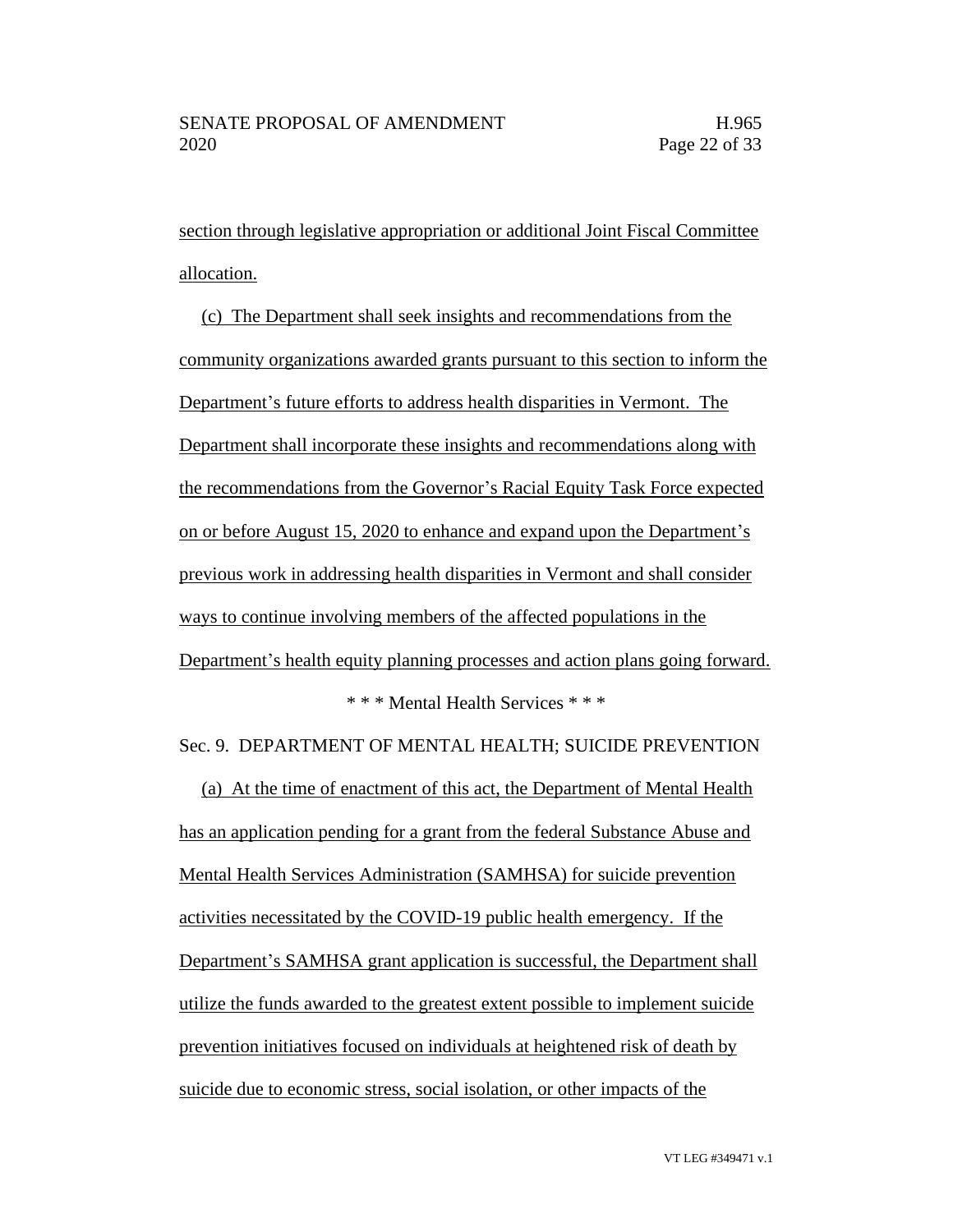COVID-19 pandemic. If the Department does not receive the SAMHSA grant, the Department shall notify the General Assembly promptly and shall inform the General Assembly of any resources that can be made available for suicide prevention initiatives through the Coronavirus Relief Fund allocation plan approved by the Joint Fiscal Committee on May 11, 2020 or of any recommendations to use additional monies from the Coronavirus Relief Fund through legislative appropriation or additional Joint Fiscal Committee allocation for these purposes, or both.

Sec. 10. PATHWAYS VERMONT; PEER WARM LINE

The sum of \$200,000.00 is appropriated from the Coronavirus Relief Fund to the Department of Mental Health in fiscal year 2021 for purposes of a grant to Pathways Vermont to operate its peer warm line 24 hours per day, seven days per week until December 30, 2020 and to conduct outreach to health care providers and others across Vermont to make them aware of the warm line and encourage them to use it.

\* \* \* Addressing Food Insecurity \* \* \*

#### Sec. 11. VERMONT FOODBANK; FOOD INSECURITY

The sum of \$4,700,000.00 is appropriated from the Coronavirus Relief Fund to the Department for Children and Families in fiscal year 2021 for distribution to the Vermont Foodbank for purpose of addressing food insecurity throughout the State, including purchasing more food and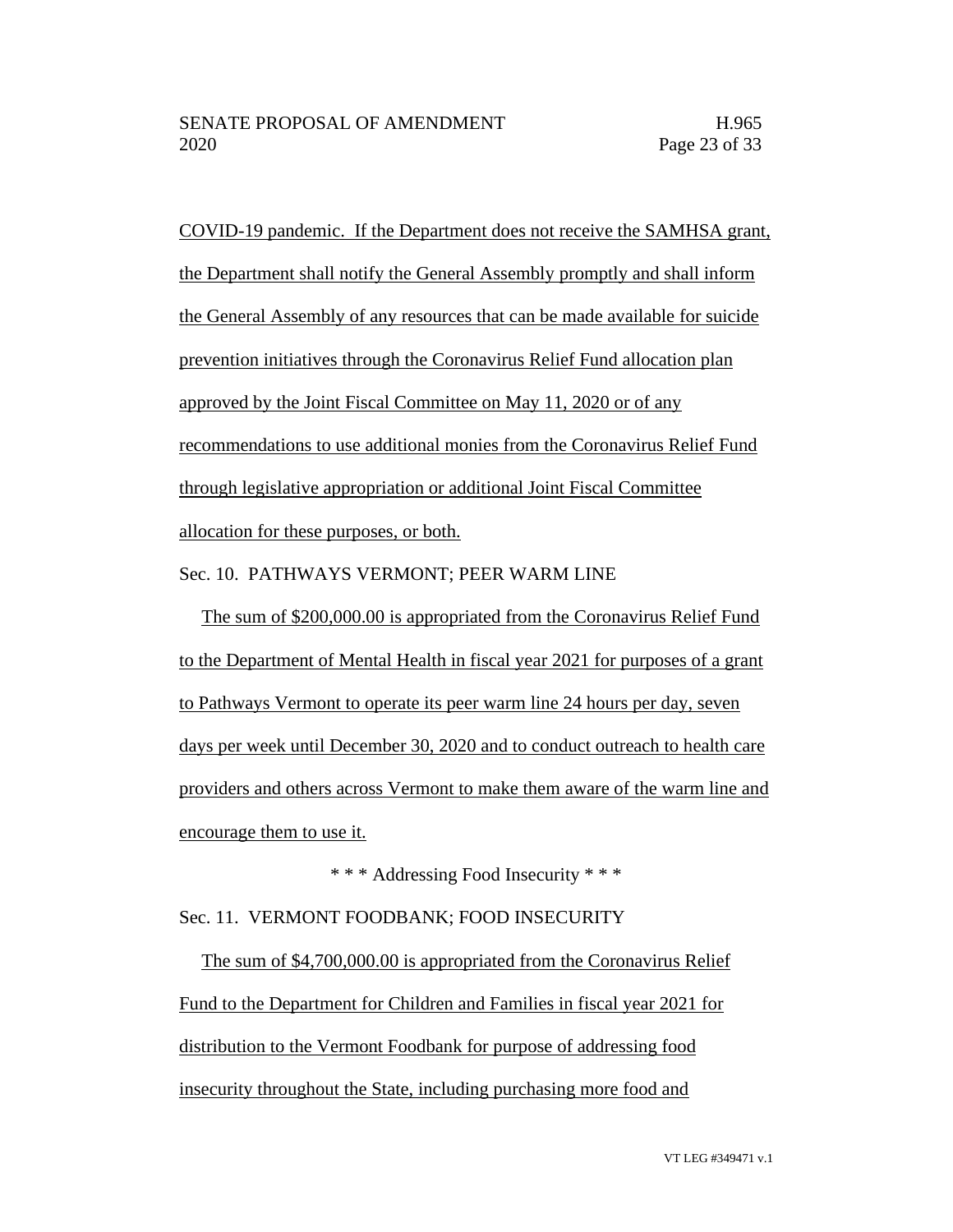necessities, such as diapers, toilet paper, and cleaning supplies; providing subgrants to partner food shelves and meal sites; and for additional personnel, supplies, materials, warehouse space, delivery services, and equipment to meet the increased need of Vermonters for access to food as a result of the COVID-19 public health emergency.

Sec. 12. AGENCY OF EDUCATION; SUMMER MEALS FOR CHILDREN Up to \$12,000,000.00 of monies previously appropriated in fiscal year 2020 to the Agency of Education from the Coronavirus Relief Fund for the purpose of reimbursing COVID-19 costs incurred by school districts may be distributed to Summer Meal Sponsors for purposes of continuing meal delivery services to children during the months of June, July, and August. Funds used for the provision of summer meals shall not be subtracted from a district's first and second fiscal year 2021 education fund payments.

(1) The Agency shall continue to seek waivers from the U.S.

Department of Agriculture for the Summer Food Service Program to enable the State to draw down federal funds for the delivery of meals in accordance with this section.

(2) On or before August 18, 2020, the Agency shall report to the General Assembly regarding the status, cost, and funding sources available for summer meal delivery and shall make any recommendation for additional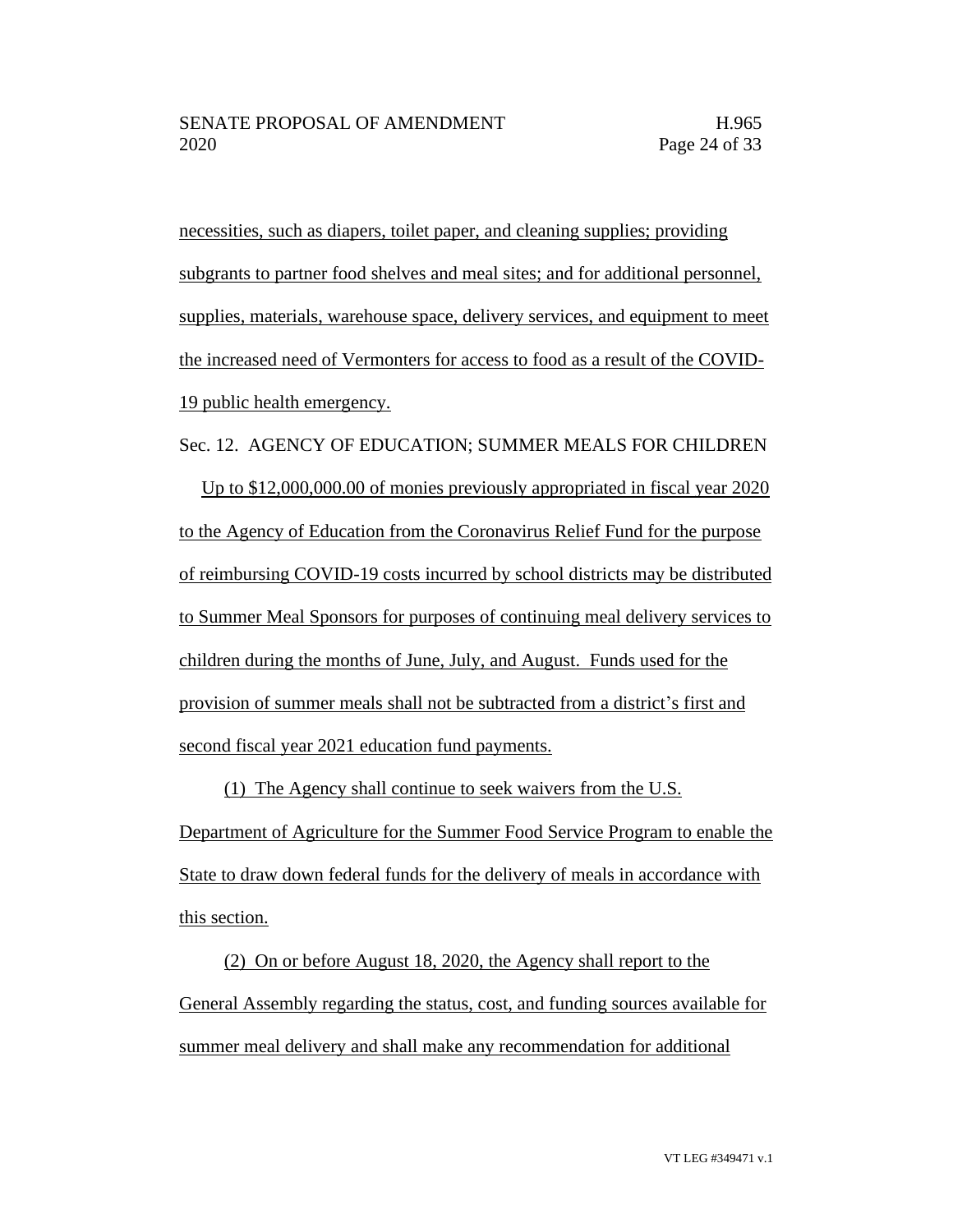Coronavirus Relief Fund monies for this purpose from a subsequent Joint Fiscal Committee allocation or legislation.

#### Sec. 13. MEALS TO OLDER VERMONTERS AND OTHER

#### VULNERABLE POPULATIONS

On or before August 18, 2020, the Department for Disabilities, Aging, and Independent Living shall report to the Joint Fiscal Committee on:

(1) the adequacy of funding for the provision of nutrition services to older Vermonters and other vulnerable populations served by the Department, including:

(A) specific federal COVID-19 funding provided to date for the provision of nutrition services to the elderly and vulnerable populations served by the Department; and

(B) Older Americans Act funds distributed to the Area Agencies on Aging for the purpose of providing nutrition services to older Vermonters;

(2) any funds made available for nutrition services for older Vermonters and other vulnerable populations from the Coronavirus Relief Fund pursuant to the Joint Fiscal Committee's May 11, 2020 approved plan; and

(3) any recommendation for additional Coronavirus Relief Fund monies for nutrition services for older Vermonters and other vulnerable populations from a subsequent Joint Fiscal Committee allocation or legislation.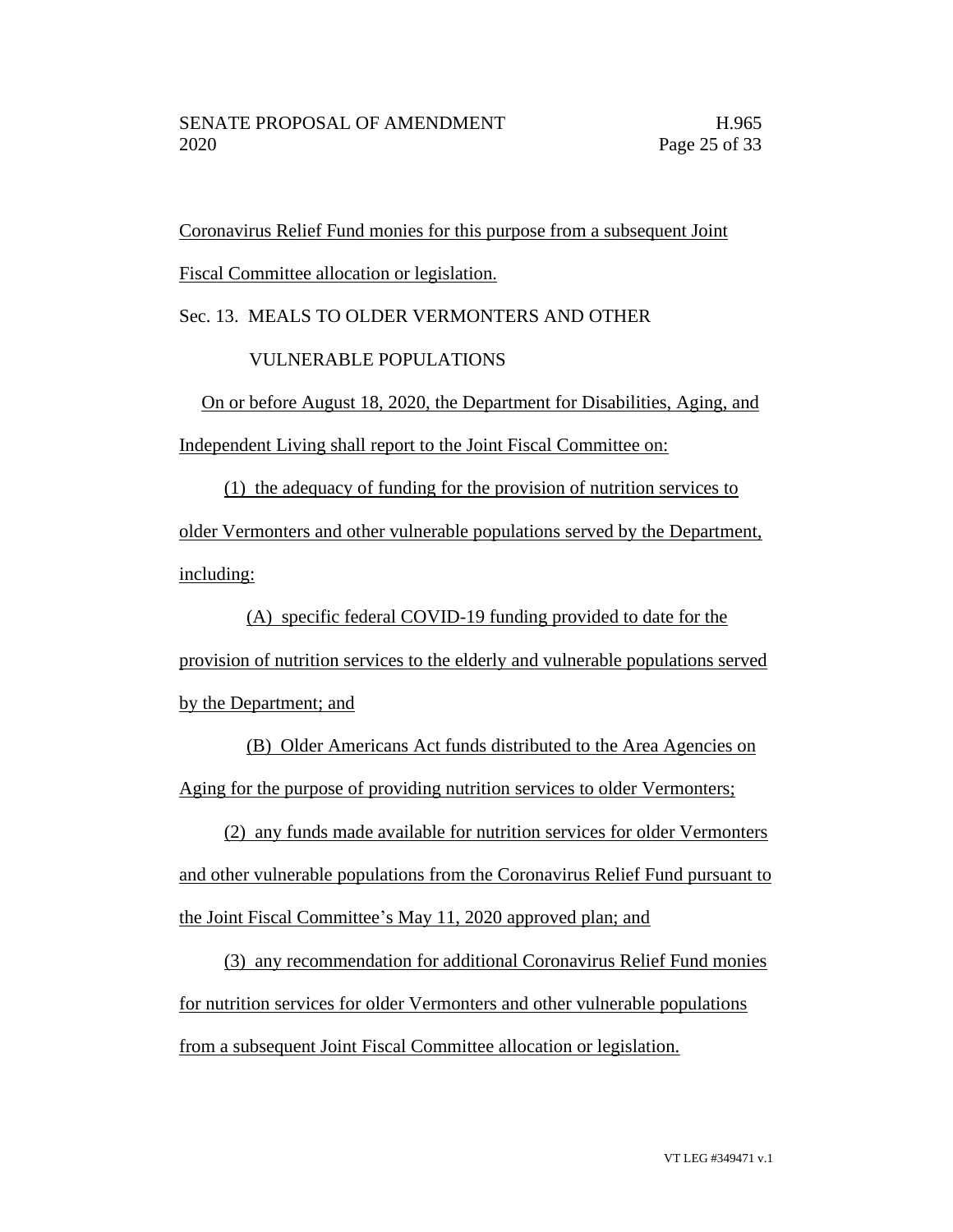\* \* \* Child Care, Family Supports, and Vulnerable Populations \* \* \*

#### Sec. 14. CHILD CARE PROVIDERS, SUMMER CAMPS,

### AFTERSCHOOL PROGRAMS; PARENT CHILD CENTERS; CHILDREN'S INTEGRATED SERVICES

(a)(1) The sum of  $$12,000,000.00$  is appropriated from the Coronavirus

Relief Fund to the Department for Children and Families in fiscal year 2021

for the purposes of providing:

(A) additional restart grants to summer camps, afterschool programs, and child care providers;

(B) the cost incurred by Parent Child Centers in responding to the

COVID-19 public health emergency, including the increased demand for

services by impacted families; and

(C) funds to address the immediate needs related to providing Children's Integrated Services, including information technology training and the provision of equipment necessary for telehealth services.

(2) The Department shall determine the allocation of funding for this subsection and develop an application process to distribute funds to providers.

(b) Once the Department has determined how the appropriation set forth in this section shall be distributed, but not later than August 18, 2020, it shall report to the House Committees on Appropriations and on Human Services and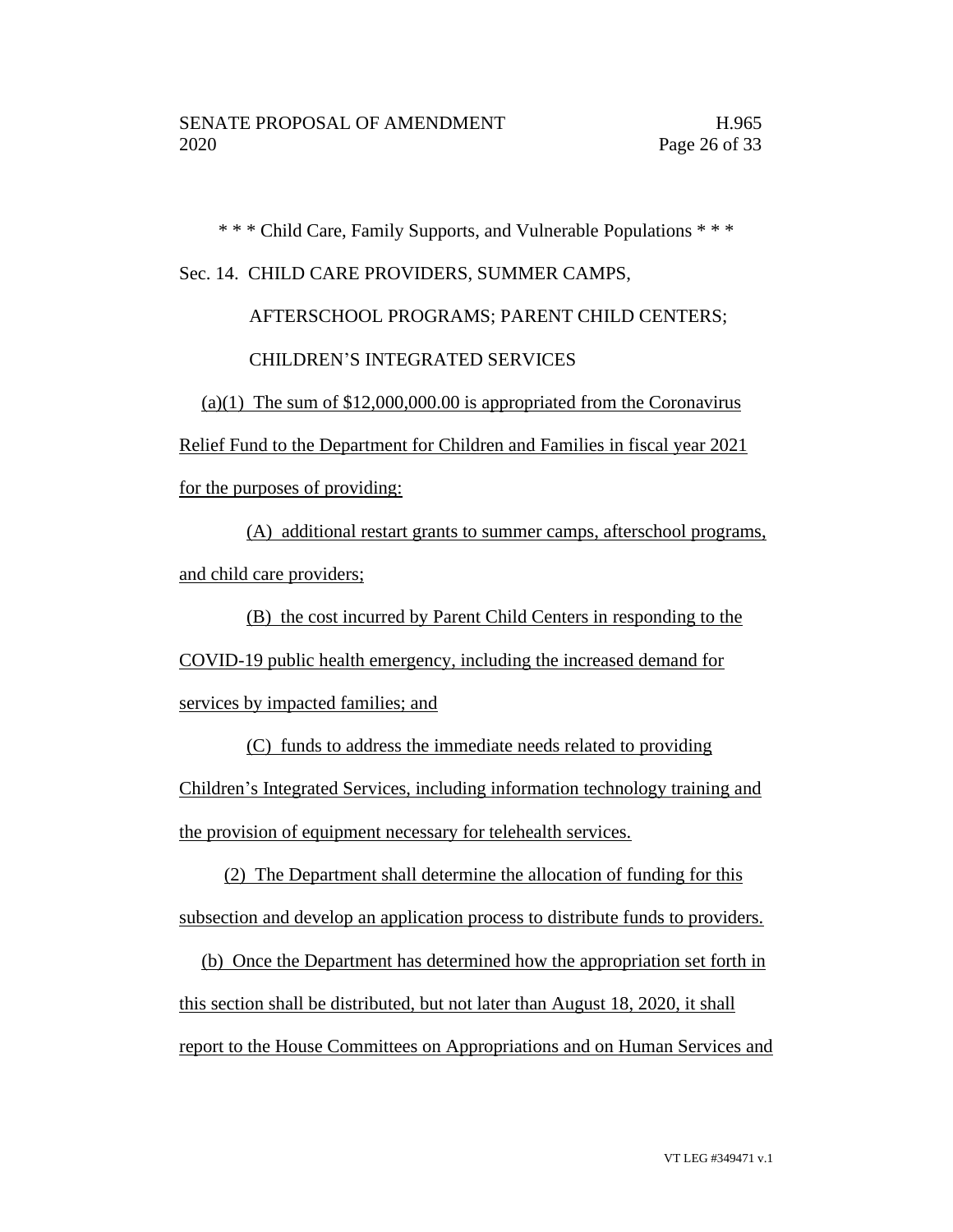to the Senate Committees on Appropriations and on Health and Welfare regarding how the funds are to be distributed across programs.

#### Sec. 15. GRANTS TO VULNERABLE POPULATIONS

The sum of \$2,000,000.00 is appropriated from the Coronavirus Relief Fund to the Agency of Human Services in fiscal year 2021 for the purposes of distributing the monies among populations made vulnerable by the COVID-19 public health emergency as determined by a needs-based assessment. The populations served by this section shall be households living below 300 percent of the Federal Poverty Level, including families receiving Reach Up, older Vermonters, and individuals with a disability. Monies distributed pursuant to this section shall assist the designated populations in addressing permissible household needs under Sec. 5001 of the CARES Act, Pub. L. No. 116–136 and related guidance.

\* \* \* Supports for New Americans, Refugees, and Immigrants \* \* \*

Sec. 16. SUPPORTS FOR NEW AMERICANS, REFUGEES, AND

#### IMMIGRANTS

The sum of \$700,000.00 is appropriated from the Coronavirus Relief Fund to the Agency of Human Services in fiscal year 2021 for distribution in equal amounts to the Association of Africans Living in Vermont and the U.S. Committee for Refugees and Immigrants' Vermont Refugee Resettlement Program for various purposes related to COVID-19, including: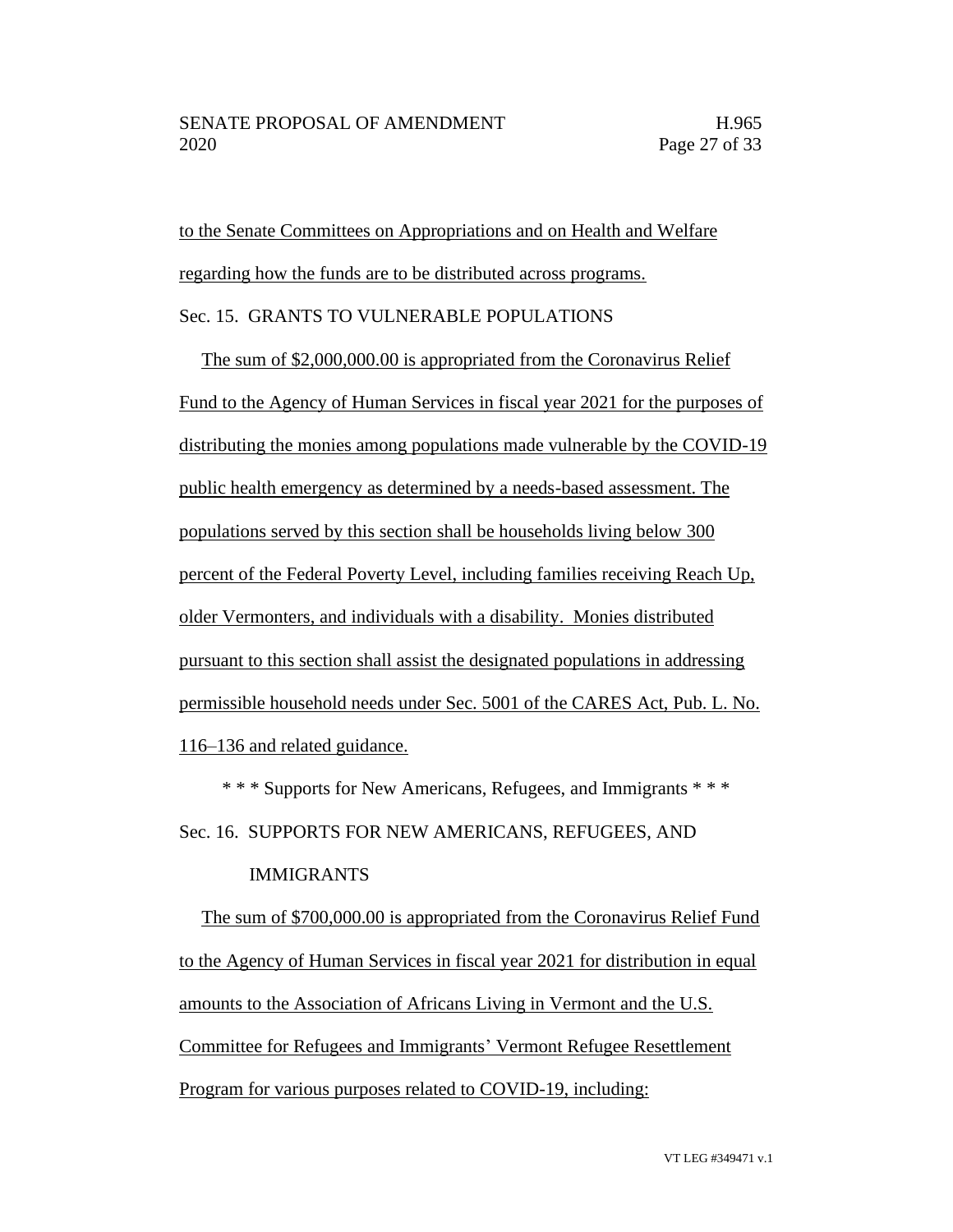(1) hiring outreach staff to communicate health and hygiene information related to COVID-19 in many languages, including the symptoms of COVID-19, how to access health care, and the importance of social distancing;

(2) preparing and delivering care packages of food, clothing, and cleaning and hygiene products to persons experiencing economic hardship as a result of high unemployment rates, business closure, or significant business interruption during the COVID-19 pandemic;

(3) providing navigation of case management services to clients in need of unemployment insurance, Reach Up, the Supplemental Nutrition Assistance Program, and other benefits as a result of high unemployment rates, business closure, or significant business interruption during the COVID-19 pandemic; and

(4) hiring outreach staff to collaborate with the Department for Children and Families' Child Development Division to assist New Americans interested in becoming registered family child care providers, including gaining a better understanding of the challenges facing New Americans in accessing child care as a result of the COVID-19 public health emergency and providing a career path for New Americans who have lost employment as a result of COVID-19.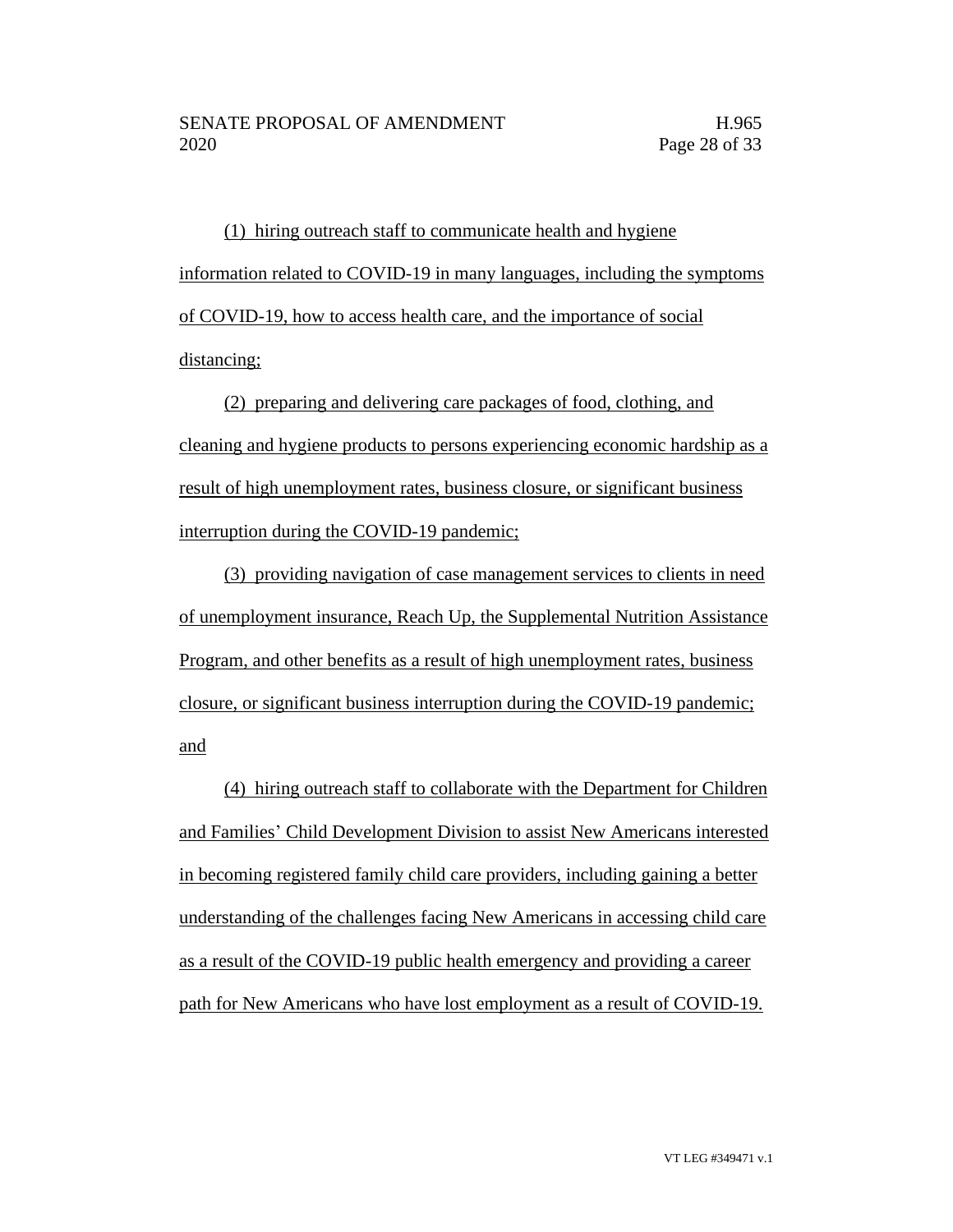# \* \* \* COVID-19 Public Health Precautions on State Lands \* \* \* Sec. 17. AGENCY OF NATURAL RESOURCES; COVID-19 PUBLIC HEALTH EXPENSES ON STATE LANDS

(a) In addition to any other funds appropriated to the Agency of Natural Resources in fiscal year 2021, the amount of \$3,000,000.00 is appropriated from the Coronavirus Relief Fund in fiscal year 2021 for necessary expenditures incurred by the Agency for the purpose of implementing COVID-19 public health precautions on lands owned or controlled by the Agency of Natural Resources. Eligible projects to implement COVID-19 public health

precautions include:

(1) updating of signage or information provided at entry to or access to trails, access areas, forests, parks, or other areas where information regarding COVID-19 public health precautions would be available to the users;

(2) temporary campsites or structures to allow for proper social distancing of users and staff;

(3) the cost or expense of services or equipment required to clean or sanitize public spaces; and

(4) expanding, improving, or adding public access to State lands and public waters to allow greater social distancing among users, including purchasing, building, repairing, or expanding parking areas, boat ramps, restrooms, trail heads, visitor centers, and other amenities.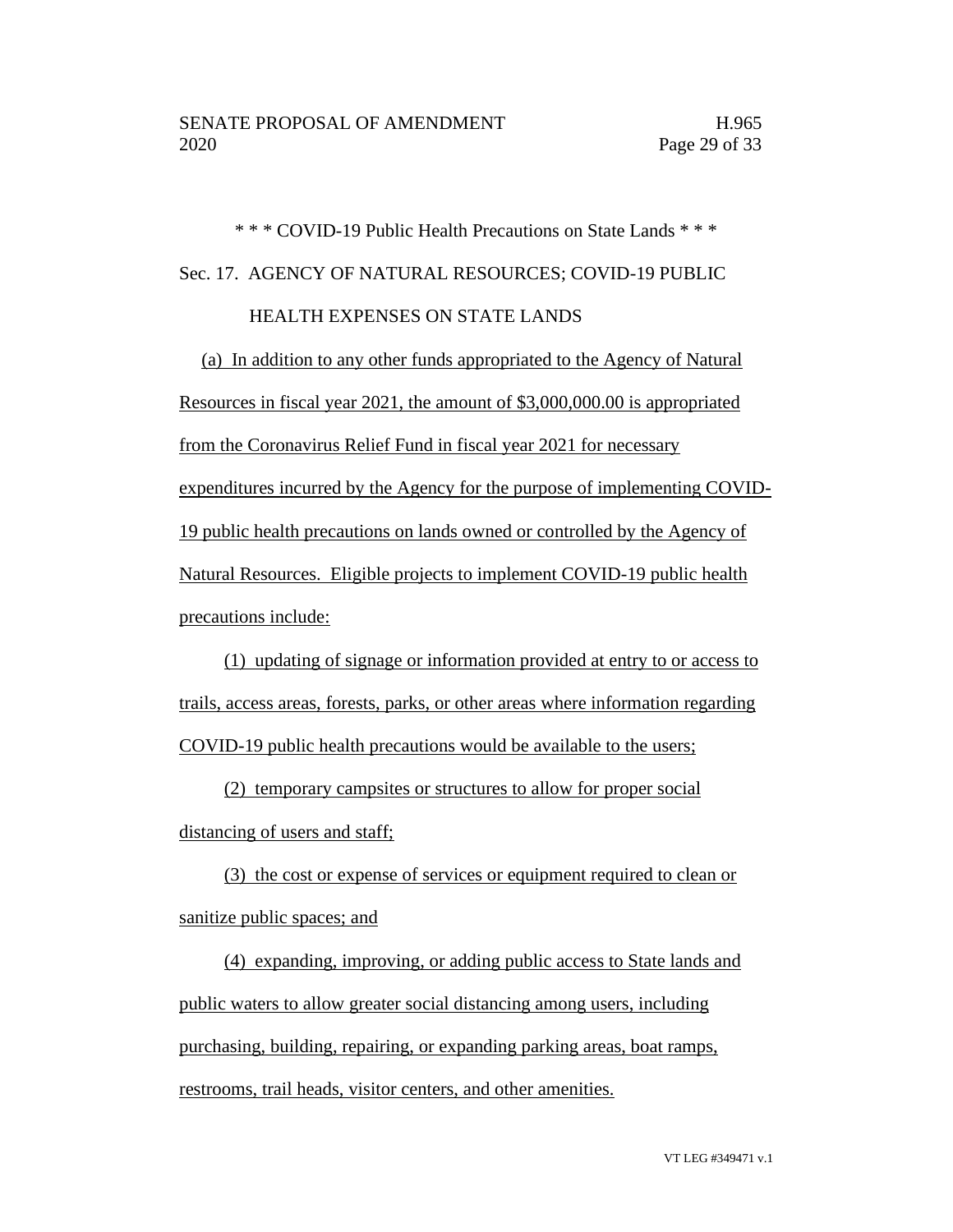(b) Of the funds appropriated in subsection (a) of this section, \$120,000.00 shall be allocated to the Vermont Youth Conservation Corps to provide youth with employment opportunities by working on the eligible projects undertaken pursuant to this section.

\* \* \* Legislative Branch; Health and Safety \* \* \*

# Sec. 18. LEGISLATIVE BRANCH; HEALTH AND SAFETY; COVID-19 MITIGATION

(a) The sum of \$750,000.00 is appropriated from the Coronavirus Relief Fund to the Legislature for use by the Legislature, Sergeant at Arms, and the Office of Legislative Information Technology in fiscal year 2021 for the following purposes:

(1) contracting with an independent third party for an assessment of the space and health and safety needs of the Legislative Branch for COVID-19 mitigation and meeting social distancing requirements.

(2) COVID-mitigation equipment or upgrades to the State House, including personal protective equipment (PPE) and other health and safety equipment or infrastructure;

(3) to purchase any equipment or implement upgrades or space transfers recommended in the assessment described in subdivision (1) of this subsection; and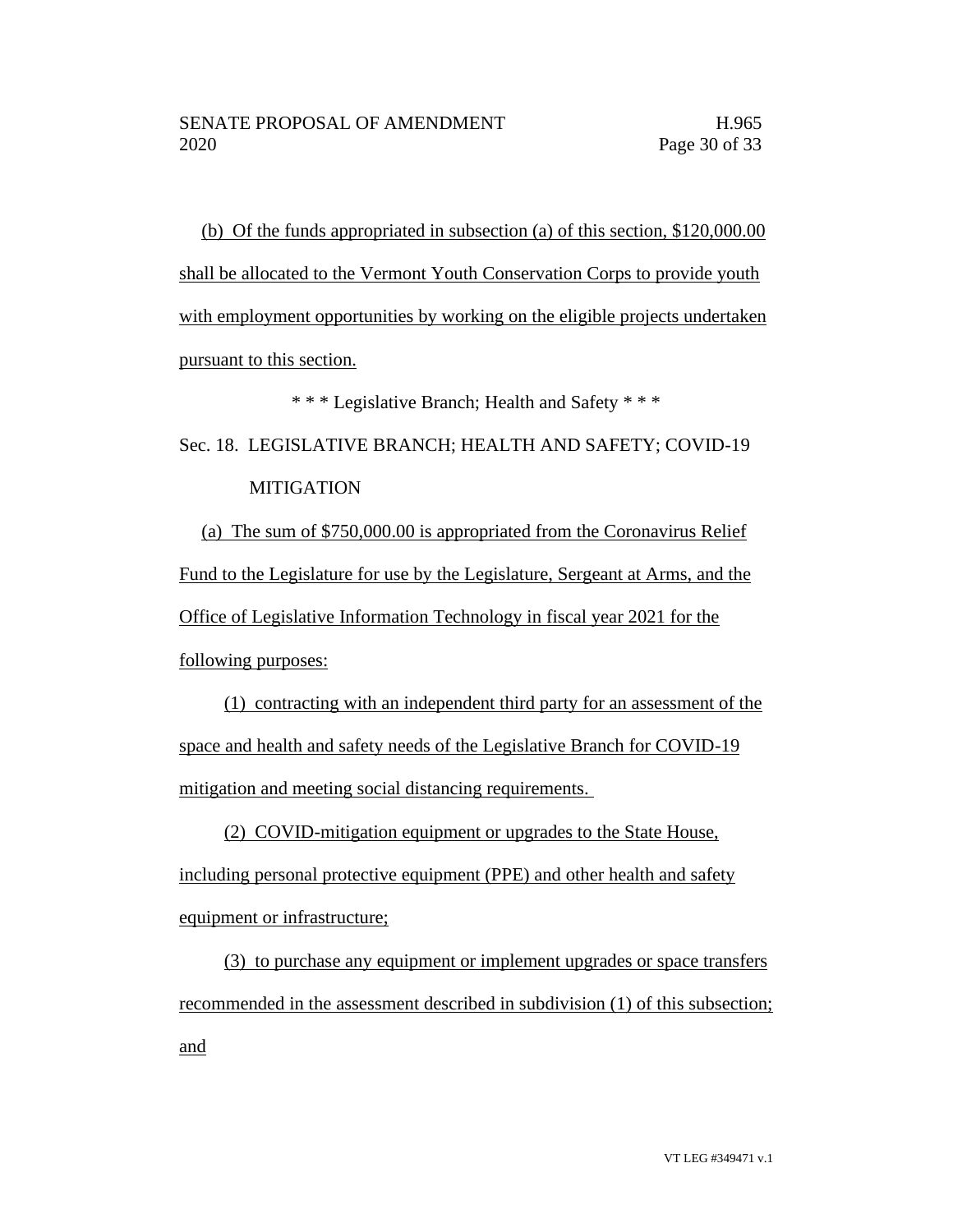(4) to purchase legislative information technology equipment, including any networking set-up required for the State House or new legislative space, camera and video set-up, and purchasing hardware, such as laptops and tablets.

(b) Authorization. On or before July 10, 2020, the Sergeant at Arms, in consultation with the Department of Buildings and General Services, shall contract with an independent third party for a short-term and long-term space and health and safety needs assessment for the Legislative Branch for COVID-19 mitigation. The assessment shall include:

(1) recommendations for health and safety infrastructure measures needed to protect staff, legislators, and the public; mitigate COVID-19; and meet social distancing requirements in the State House and any other Legislative Branch space;

(2) short and long-term options for use of space or development of additional space in the Capitol Complex for legislators, committee meetings, and legislative staff offices, including 133 State Street; and

(3) short and long-term options for use of space for legislators, committee meetings, and legislative staff offices statewide.

(c) Report. On or before August 19, 2020, the Sergeant at Arms shall submit the assessment described in subsection (a) of this section to the House Committee on Corrections and Institutions and the Senate Committee on Institutions. The assessment shall include cost estimates for the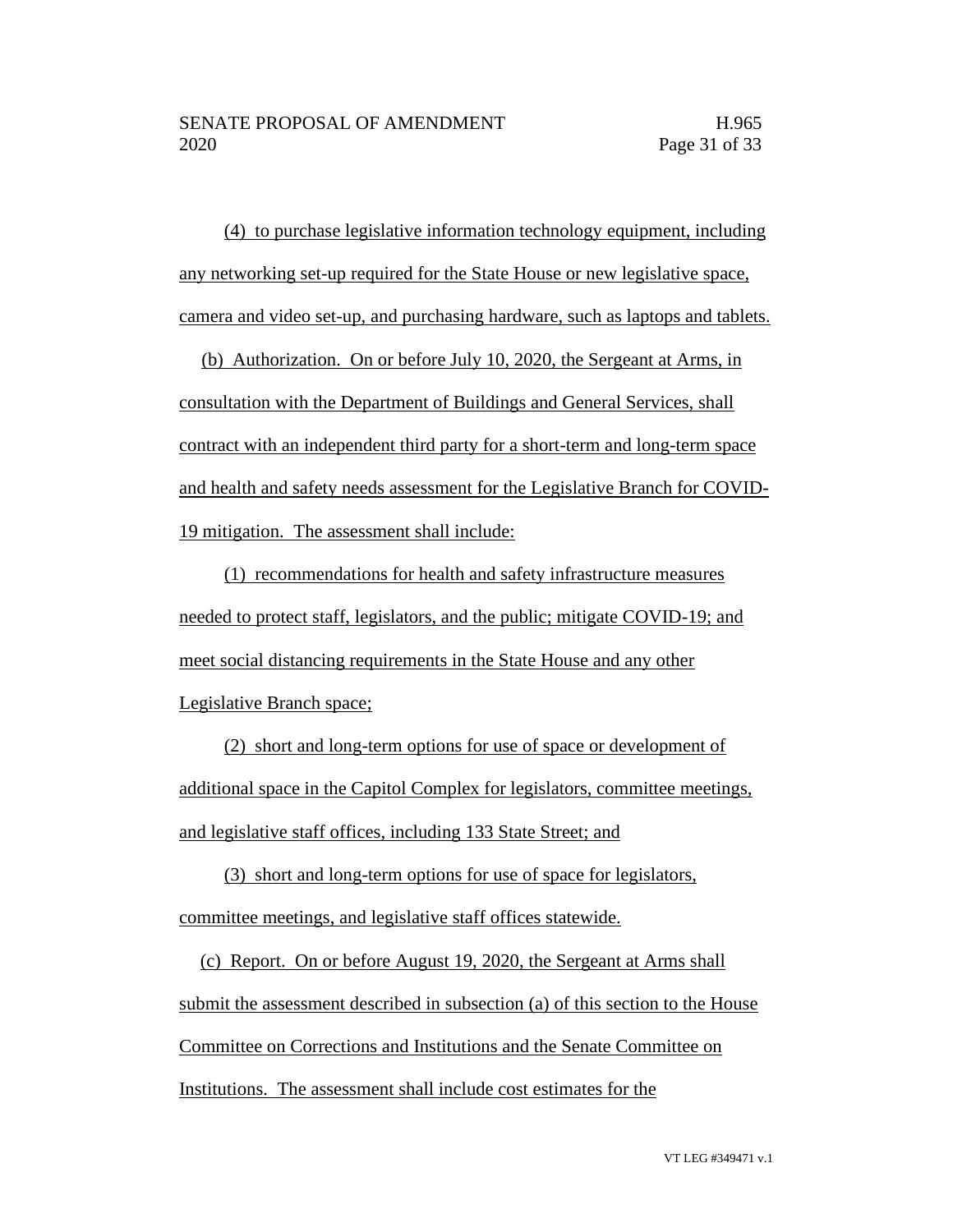recommendations and options described in subdivisions (a)(1)–(3) of this section.

(d) Contracting procedures. Notwithstanding any provision of law to the contrary, the Sergeant at Arms may enter into a contract with an independent third party for the assessment described in this section without the need to competitively bid such contracts. For the purposes of the assessment, the public health risk posed by COVID-19 shall be deemed to be an emergency situation that justifies the execution of sole source contracts pursuant to Bulletin 3.5, the State's Procurement and Contracting Procedures.

\* \* \* Public Health; Independent Colleges \* \* \*

Sec. 19. DEPARTMENT OF HEALTH; INDEPENDENT COLLEGES;

#### COVID-19 TESTING

(a) The Department of Health shall provide technical and planning assistance to Vermont's independent colleges regarding the reopening of their campuses and the return of students for the fall 2020 semester in a manner that is consistent with public health by making preparations for COVID-19 screening and testing for students, faculty, and staff.

(b) The Department shall collaborate with Vermont's independent colleges to determine the expenditures to conduct the COVID-19 screening and testing and to identify available sources to cover these costs, such as health insurance coverage and federal funds, including those allocated to the Governor's